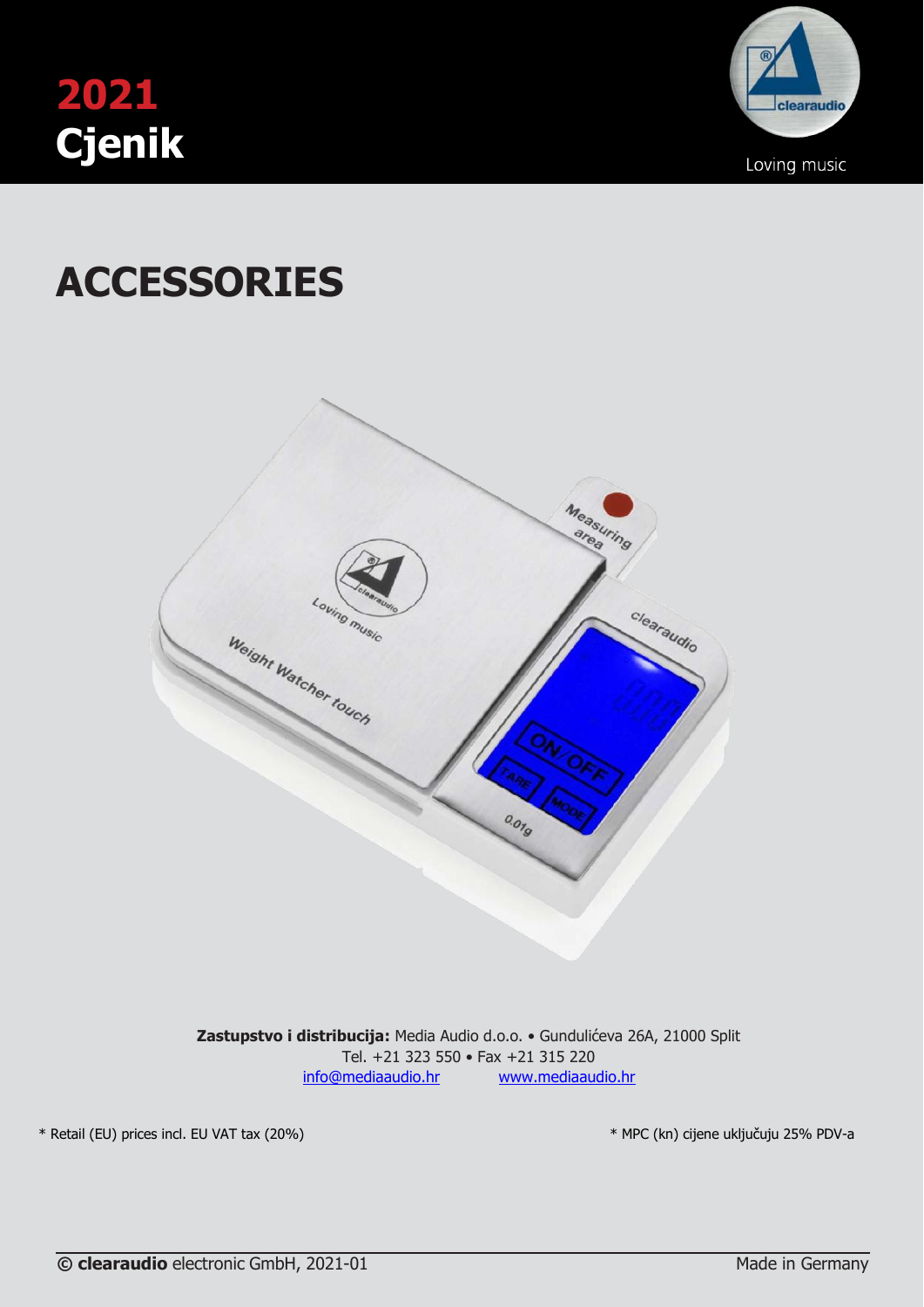# **Changes since last version**

| <b>NEW</b><br><b>Pure Groove Zero</b>                   | Page 5  |
|---------------------------------------------------------|---------|
| <b>NEW</b><br><b>Groove Care</b>                        | Page 5  |
| <b>NEW</b><br><b>Weight Watcher touch</b>               | Page 12 |
| <b>NEW</b><br><b>Innovation tangential record clamp</b> | Page 15 |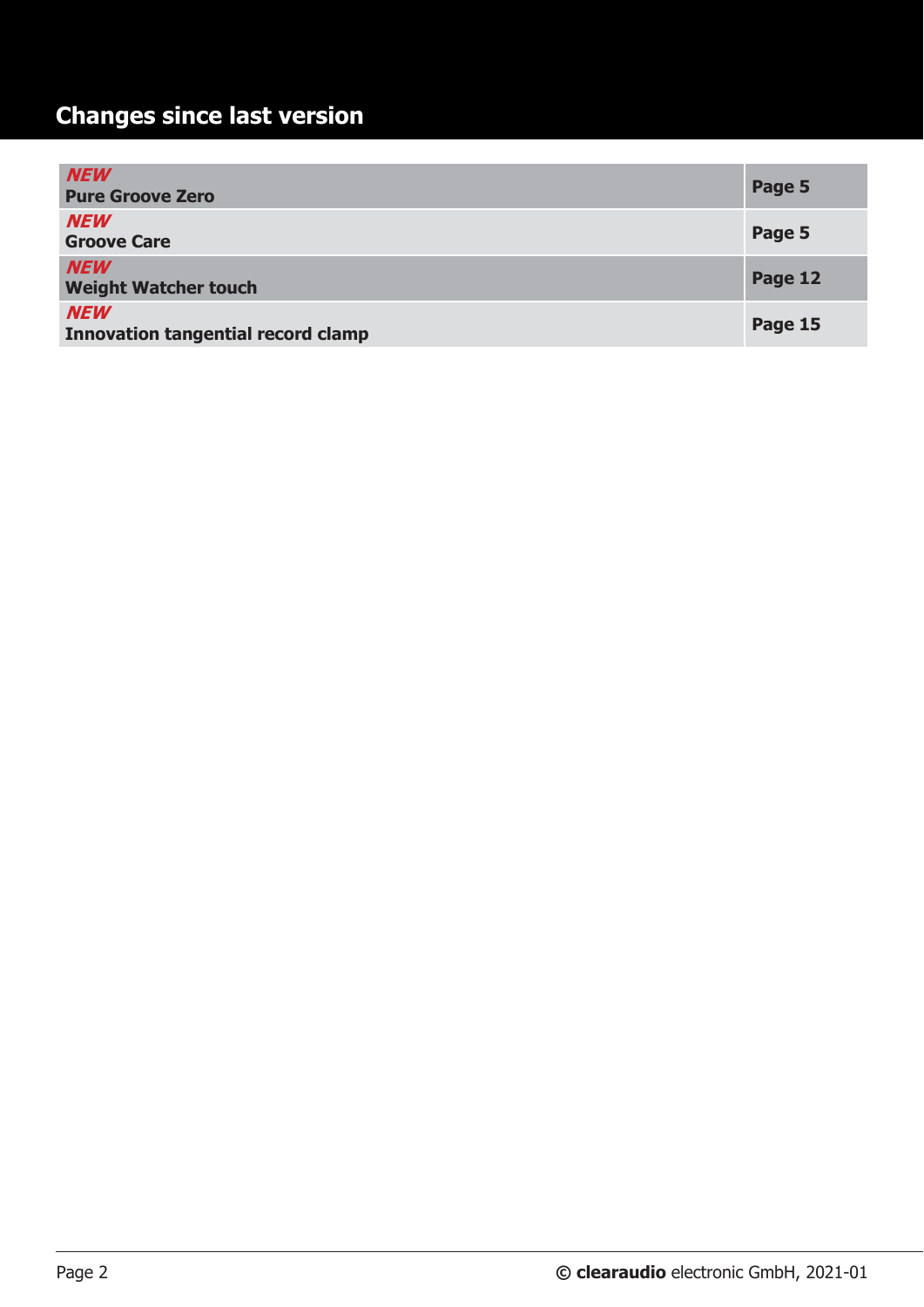

# **Contents**

### **Product line**

| <b>Record cleaning</b>                | Page 4 - 6   |
|---------------------------------------|--------------|
| <b>Accessoires</b>                    | Page 7 - 17  |
| <b>Acrylic dustcovers</b>             | Page 18-19   |
| <b>Ceramic Magnetic Bearing (CMB)</b> | Page 20      |
| <b>Connectors / Jacks</b>             | Page 21      |
| <b>Cables</b>                         | Page 22 - 24 |

| <b>More Clearaudio products:</b><br>(Separate pricelist) | <b>Version</b> |
|----------------------------------------------------------|----------------|
| <b>Hardware</b>                                          | 2021-01        |
| <b>Records</b>                                           | 2021-01        |
| <b>Tonearmbases</b>                                      | 2021-01        |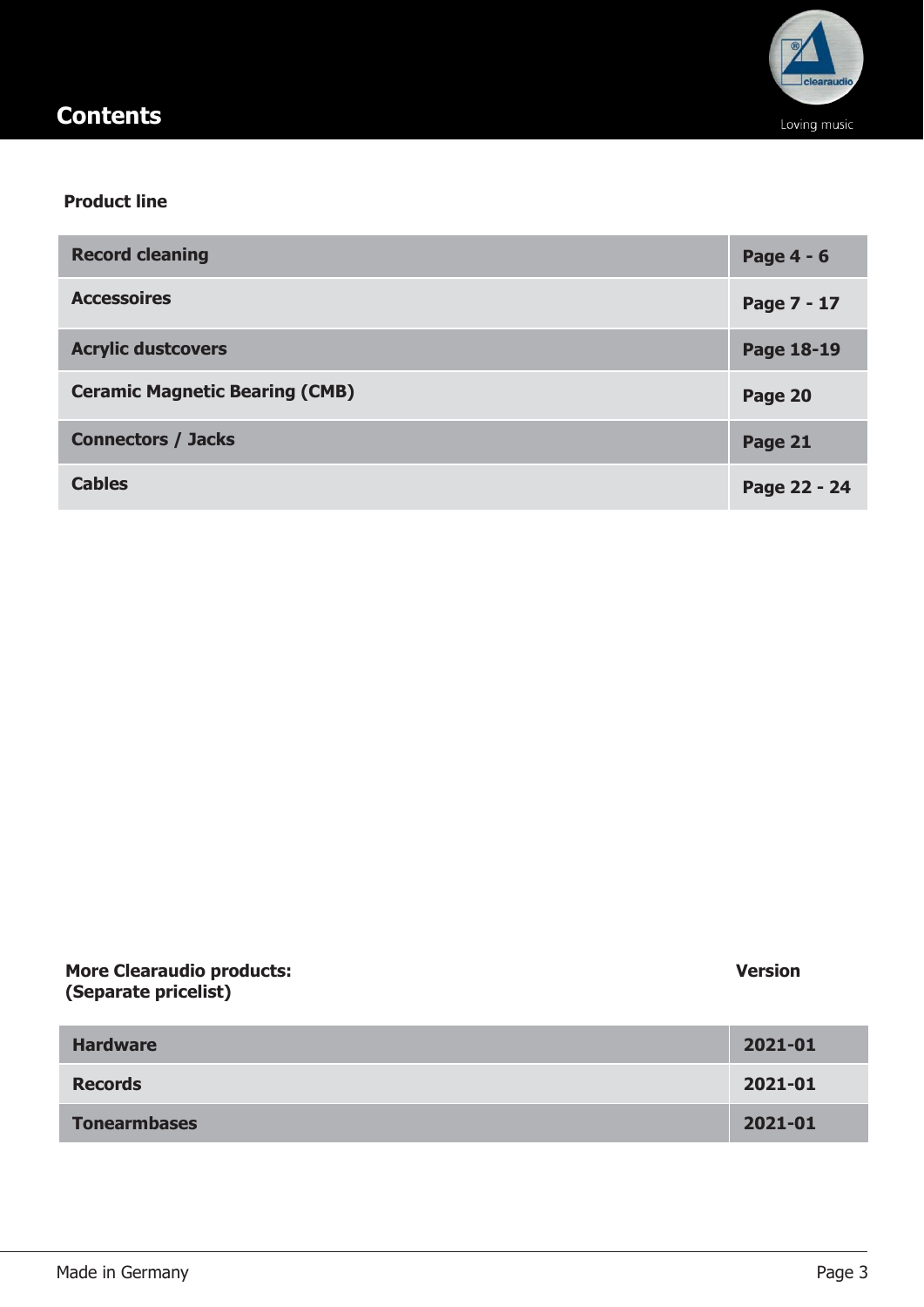## **Pure Groove cleaning fluid**

Please be informed that due to the mixing ratio of the cleaning fluid not all fluids are recommend for Shellac records and the international transport.

Please see below chart to find the correct cleaning fluid for your purposes.

| <b>Record cleaning fluid</b> | <b>Ready to use</b> | To use for                       | <b>Allowed for export</b>   |
|------------------------------|---------------------|----------------------------------|-----------------------------|
| <b>Pure Groove</b>           | Yes                 | Only Vinyl records               | N <sub>O</sub> <sup>1</sup> |
| <b>Pure Groove essence</b>   | No <sup>2</sup>     | Only Vinyl records               | Yes                         |
| Groove Care                  | <b>Yes</b>          | Only Vinyl records               | <b>Yes</b>                  |
| <b>Pure Groove Shellac</b>   | <b>Yes</b>          | For Shellac and Vinyl<br>records | Yes                         |
| Pure Groove Zero             | Yes                 | For Shellac and Vinyl<br>records | Yes                         |

<sup>1</sup>Can only be shipped only as a flammable material with additional costs.

<sup>2</sup>Needs to be mixed with alcohol.

# **Pure Groove - Record cleaning fluid**



**Description:**

Highly efficient record cleaning fluid for the best cleaning results. This fluid can only be shipped within Germany. Please choose the Pure Groove Essence for all other countries.

| Art. No.  | <b>Version</b> | VPC (kn) | MPC (kn) | <b>Retail (EU)</b> |
|-----------|----------------|----------|----------|--------------------|
| AC048/010 | 0.101          | n/a      | n/a      | 16 €               |
| AC048/025 | 0.251          | n/a      | n/a      | 28 €               |
| AC048/050 | 0.501          | n/a      | n/a      | 44 €               |
| AC048/100 | 1.001          | n/a      | n/a      | 66 €               |
| AC048/250 | 2.50           | n/a      | n/a      | 154 €              |

### **Pure Groove Essence - Record cleaning fluid**



#### **Description:**

Pure Groove Essence is easier in handling for customer because it has not to be shipped as a dangerous good. For the correct use you have just to mix the pure groove essence fluid with ethanol - the result is the famous pure groove fluid as already approved for many years. Need to be mixed with Ethanol: 92%

| Art. No.     | <b>Effective</b><br>content /<br><b>Mixture</b> | VPC (kn) | MPC (kn) | <b>Retail (EU)</b> |
|--------------|-------------------------------------------------|----------|----------|--------------------|
| AC048/ES/035 | 350ml / 500ml                                   | 176 kn   | 220 kn   | 28 €               |
| AC048/ES/070 | 700ml / 1l                                      | 272 kn   | 340 kn   | 44 €               |
| AC048/ES/175 | $1.75$   $/ 2.5$                                | 608 kn   | 760 kn   | 99€                |
| AC048/ES/140 | 14 / 20                                         | 4.152 kn | 5.190 kn | 682€               |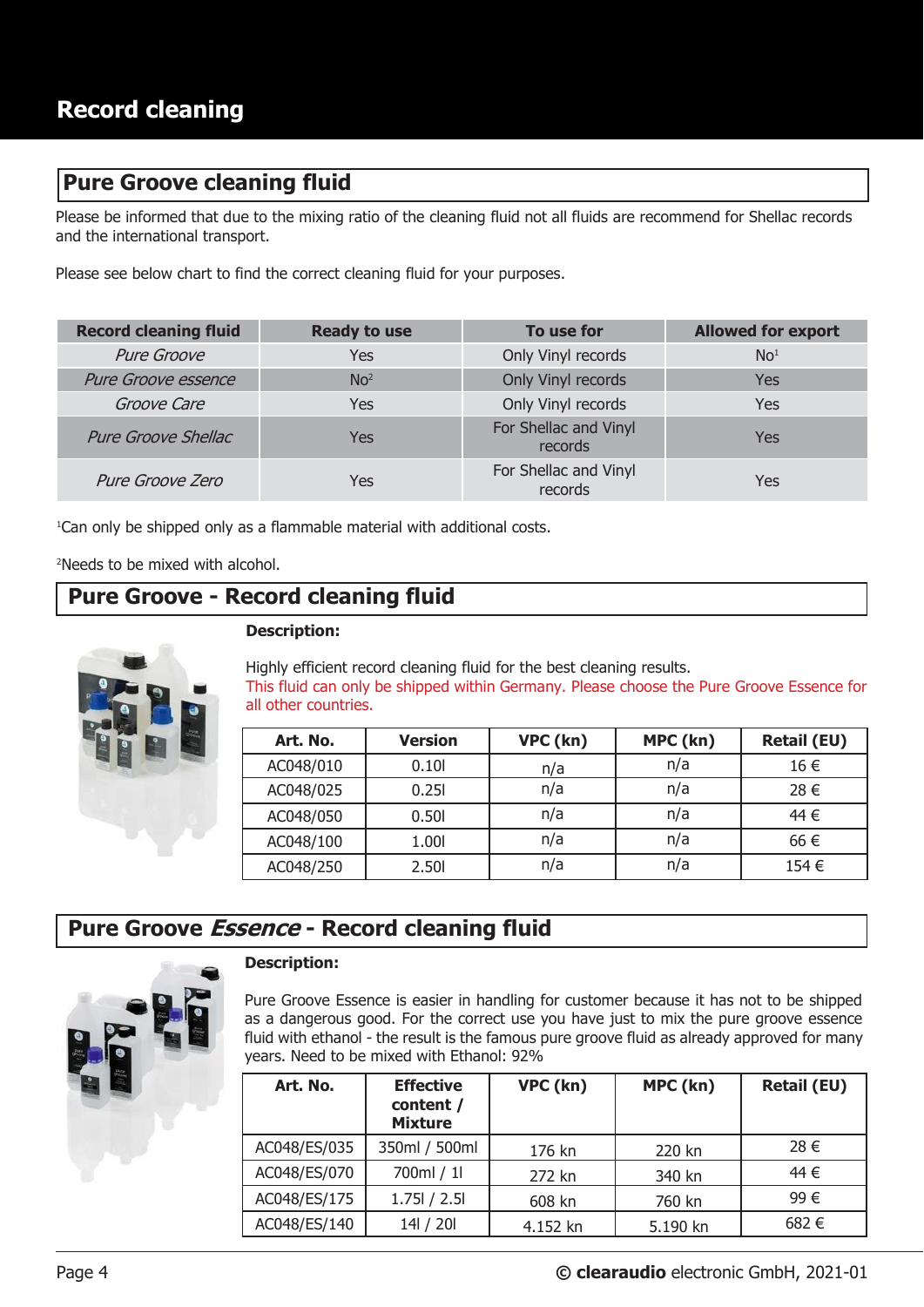

# **Pure Groove Shellac - Record cleaning fluid**



### **Description:**

Highly efficient record cleaning fluid for the best cleaning results. Specially for Shellac LP.

| Art. No.     | <b>Version</b> | VPC (kn) | MPC (kn) | <b>Retail (EU)</b> |
|--------------|----------------|----------|----------|--------------------|
| AC048/SH/010 | 0.101          | 104 kn   | 130 kn   | 16 €               |
| AC048/SH/025 | 0.251          | 176 kn   | 220 kn   | 28 €               |
| AC048/SH/050 | 0.50           | 272 kn   | 340 kn   | 44 €               |
| AC048/SH/100 | 1.00           | 408 kn   | 510 kn   | 66 €               |
| AC048/SH/250 | 2.50           | 944 kn   | 1.180 kn | 154 €              |

# **Pure Groove Zero - Record cleaning fluid NEW**



### **Description:**

New highly efficient record cleaning fluid for the best cleaning results. Specially for export. Contains no alcohol.

| Art. No.    | <b>Version</b> | VPC (kn) | MPC (kn) | <b>Retail (EU)</b> |
|-------------|----------------|----------|----------|--------------------|
| AC048/Z/025 | 0.251          | 176 kn   | 220 kn   | 28 €               |
| AC048/Z/050 | 0.501          | 272 kn   | 340 kn   | 44 €               |
| AC048/Z/100 | 1.00           | 408 kn   | 510 kn   | 66 €               |
| AC048/Z/250 | 2.50           | 944 kn   | 1.180 kn | 154 €              |

# **Groove Care - Record cleaning fluid NEW**

**Description:**



Groove Care's extensively tested formula leaves your records free of any unwanted residues, whether they be dust, grease or dried-on liquids.

The formula of **Clearaudios** Groove Care meets all international shipping requirements, and can be used in combination with record cleaning machines from any manufacturer. Specially for export.

| Art. No.     | <b>Version</b> | VPC (kn) | MPC (kn) | <b>Retail (EU)</b> |
|--------------|----------------|----------|----------|--------------------|
| AC048/GC/050 | 0.501          | 176 kn   | 220 kn   | 28 €               |
| AC048/GC/100 | 1.001          | 272 kn   | 340 kn   | 44 €               |
| AC048/GC/250 | 2.50l          | 608 kn   | 760 kn   | 99€                |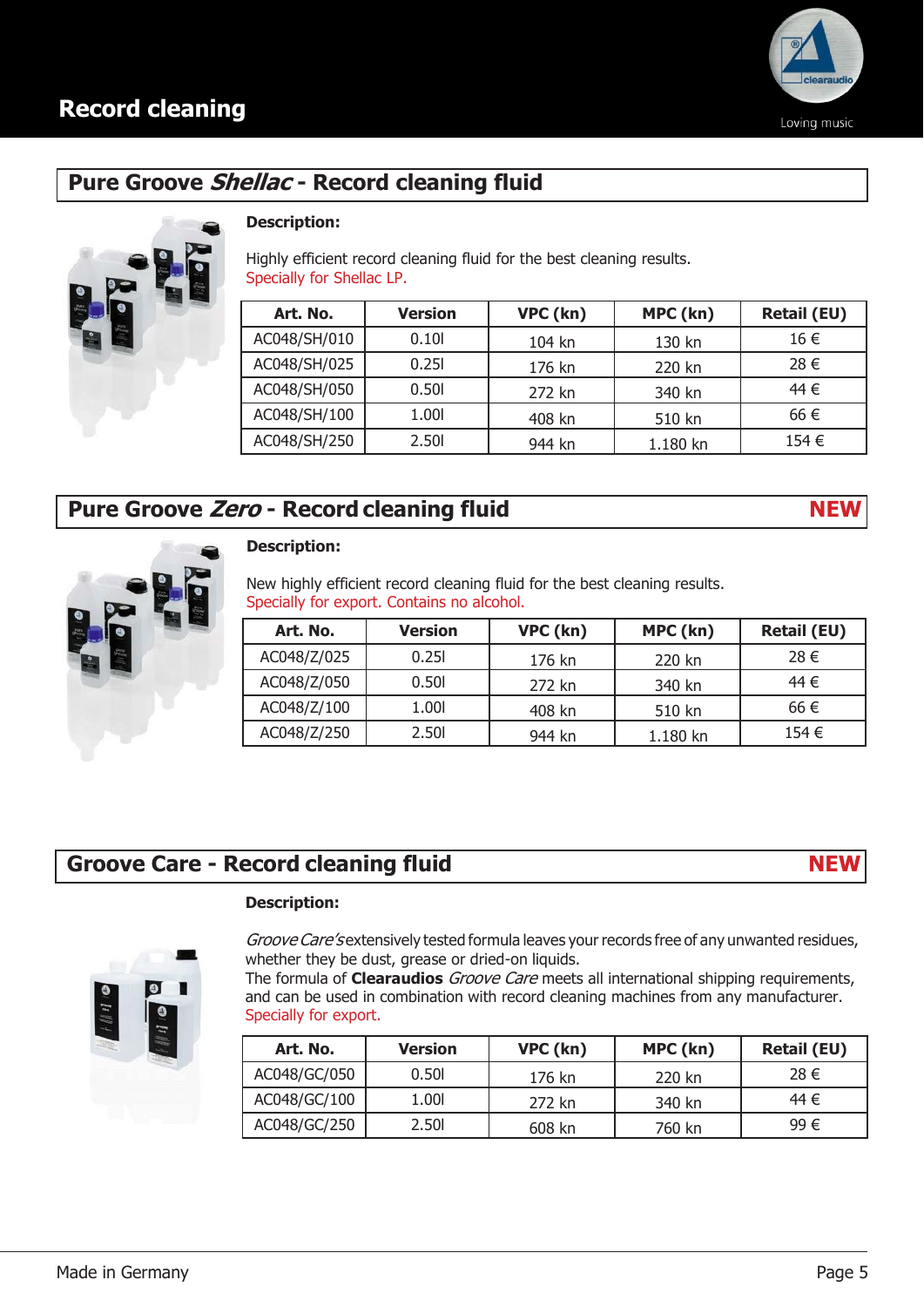### **Microfibre stripes**



#### **Description:**

Available for matrix (M), double matrix (DM), smart matrix (SM), smart matrix professional (SMP), double smart matrix (DSM), double matrix professional (DMP), double matrix professional SONIC (DMPS), Pure Groove brush (PG) and for Single vaccum arm of the smart matrix professional (Singles).

| Art. No.        | <b>Version</b> | VPC (kn) | MPC (kn) | <b>Retail (EU)</b> |
|-----------------|----------------|----------|----------|--------------------|
| AC062/M         | 5 pcs. $/$ Set | 208 kn   | 260 kn   | 33 €               |
| <b>AC062/DM</b> | 4 pcs. / Set   | 160 kn   | 200 kn   | 26 €               |
| AC062/SM        | 2 pcs. $/$ Set | 88 kn    | 110 kn   | 14€                |
| AC062/SMP       | 2 pcs. $/$ Set | 88 kn    | 110 kn   | 14 €               |
| AC062/SMS       | 2 pcs. / Set   | 88 kn    | 110 kn   | 14€                |
| AC062/DSM       | 4 pcs. / Set   | 160 kn   | 200 kn   | 26 €               |
| AC062/DMP       | 4 pcs. / Set   | 160 kn   | 200 kn   | 26 €               |
| AC062/DMPS      | 6 pcs. $/$ Set | 208 kn   | 260 kn   | 33 €               |
| AC062/PG        | 4 pcs. / Set   | 104 kn   | 130 kn   | 17€                |
| AC062/Singles   | 8 pcs. / Set   | 104 kn   | 130 kn   | 17€                |
| AC062/SH10      | 2 pcs. $/$ Set | 88 kn    | 110 kn   | 14€                |
| AC062/SH12      | 2 pcs. $/$ Set | 88 kn    | 110 kn   | 14€                |

**Seal**



#### **Description:**

Record clamp and label protection for the Clearaudio double matrix professional, double matrix professional SONIC and smart matrix professional (only with additional adapter) record cleaning machine.

| Art. No. | <b>Version</b> | VPC (kn) | MPC (kn) | <b>Retail (EU)</b> |
|----------|----------------|----------|----------|--------------------|
| AC088/B  | black          | 872 kn   | 1.090 kn | 143 €              |
| AC088/S  | silver         | 872 kn   | 1.090 kn | 143 €              |

## **SMS Seal**

#### **Description:**





Record clamp and label protection for the Clearaudio smart matrix SILENT record cleaning machine.

| Art. No. | <b>Version</b> | VPC (kn) | MPC (kn) | <b>Retail (EU)</b> |
|----------|----------------|----------|----------|--------------------|
| AC157/B  | black          | 1.144 kn | 1.430 kn | 187 €              |
| AC157/S  | silver         | 1.144 kn | 1.430 kn | 187 €              |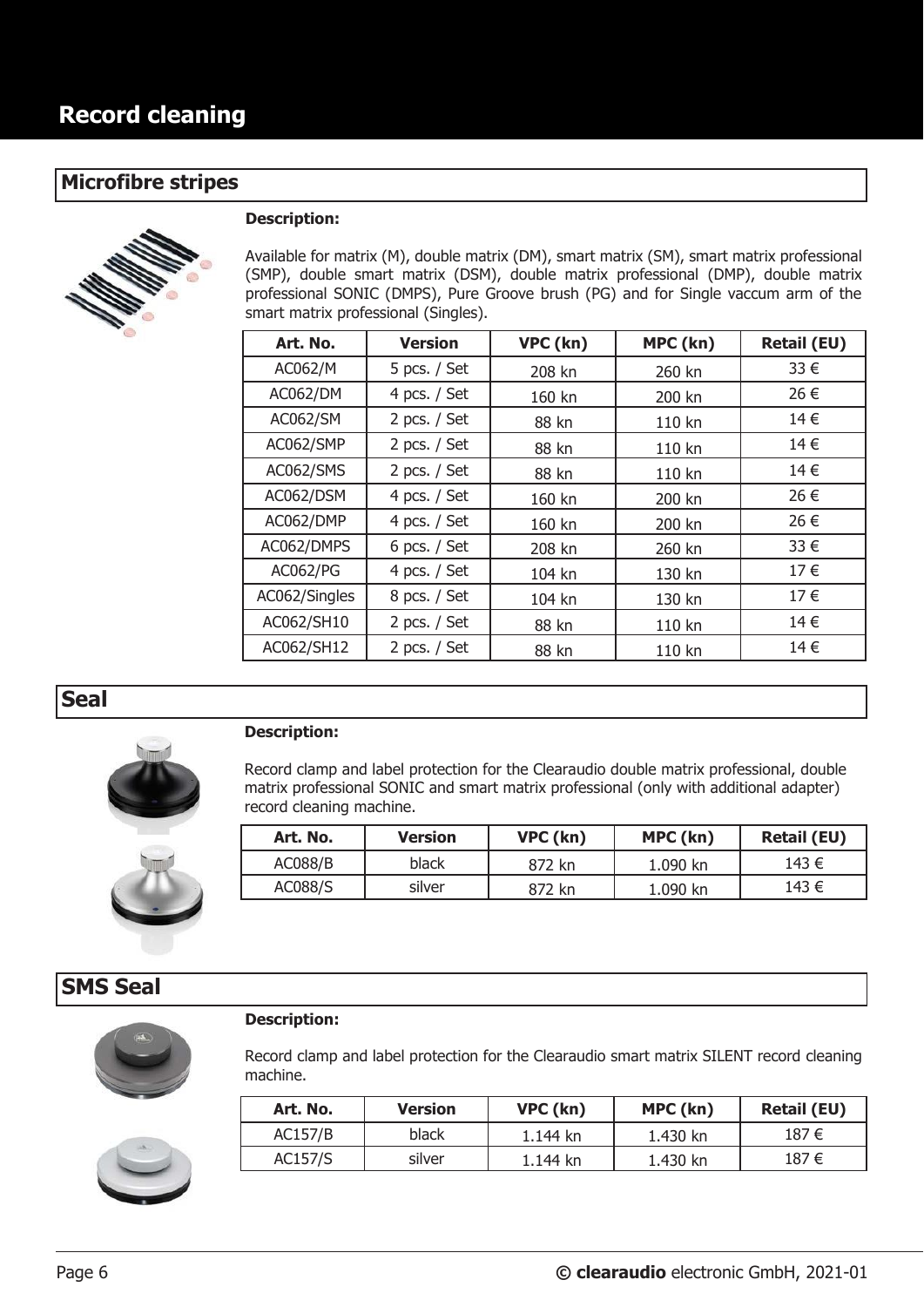



### **Description:**

Fully synthetic, ultra low friction bearing oil. Improves any turntable and motor bearing. 5ml

| Art. No. | <b>Version</b> | VPC (kn) | MPC (kn) | <b>Retail (EU)</b> |
|----------|----------------|----------|----------|--------------------|
| AC068    |                | 208 kn   | 260 kn   | 33 €               |

### **Clear contact**

### **Description:**

Cleans all electronic contacts, improves audio as well as video quality. 5ml

| Art. No. | <b>Version</b> | VPC (kn) | MPC (kn) | <b>Retail (EU)</b> |
|----------|----------------|----------|----------|--------------------|
| AC075    |                | 208 kn   | 260 kn   | 33 €               |

### **Smart stylus gauge**



#### **Description:**

The easiest way to adjust the cartridge tracking force.

| Art. No. | <b>Version</b> | VPC (kn) | MPC (kn) | <b>Retail (EU)</b> |
|----------|----------------|----------|----------|--------------------|
| AC089    |                | 176 kn   | 220 kn   | 28 €               |

# **Mini level gauge**



#### **Description:**

This small Level Gauge is a great helper to adjust the cartridge and can be perfectly used for setting and checking the VTA and Azimuth.

| Art. No. | <b>Version</b> | VPC (kn) | MPC (kn) | <b>Retail (EU)</b> |
|----------|----------------|----------|----------|--------------------|
| AK001    |                | 112 kn   | 140 kn   | 18 €               |

# **Level gauge**



### **Description:**

High precision level gauge. Available in basic version, and versions with stainless steel and gold-plated housing.

| Art. No. | <b>Version</b>  | VPC (kn) | MPC (kn) | <b>Retail (EU)</b> |
|----------|-----------------|----------|----------|--------------------|
| AC057    | Basic           | 136 kn   | 170 kn   | 22 €               |
| AC001/S  | Stainless steel | 304 kn   | 380 kn   | 50 €               |
| AC001/G  | 24 carat gold   | 408 kn   | 510 kn   | 66 €               |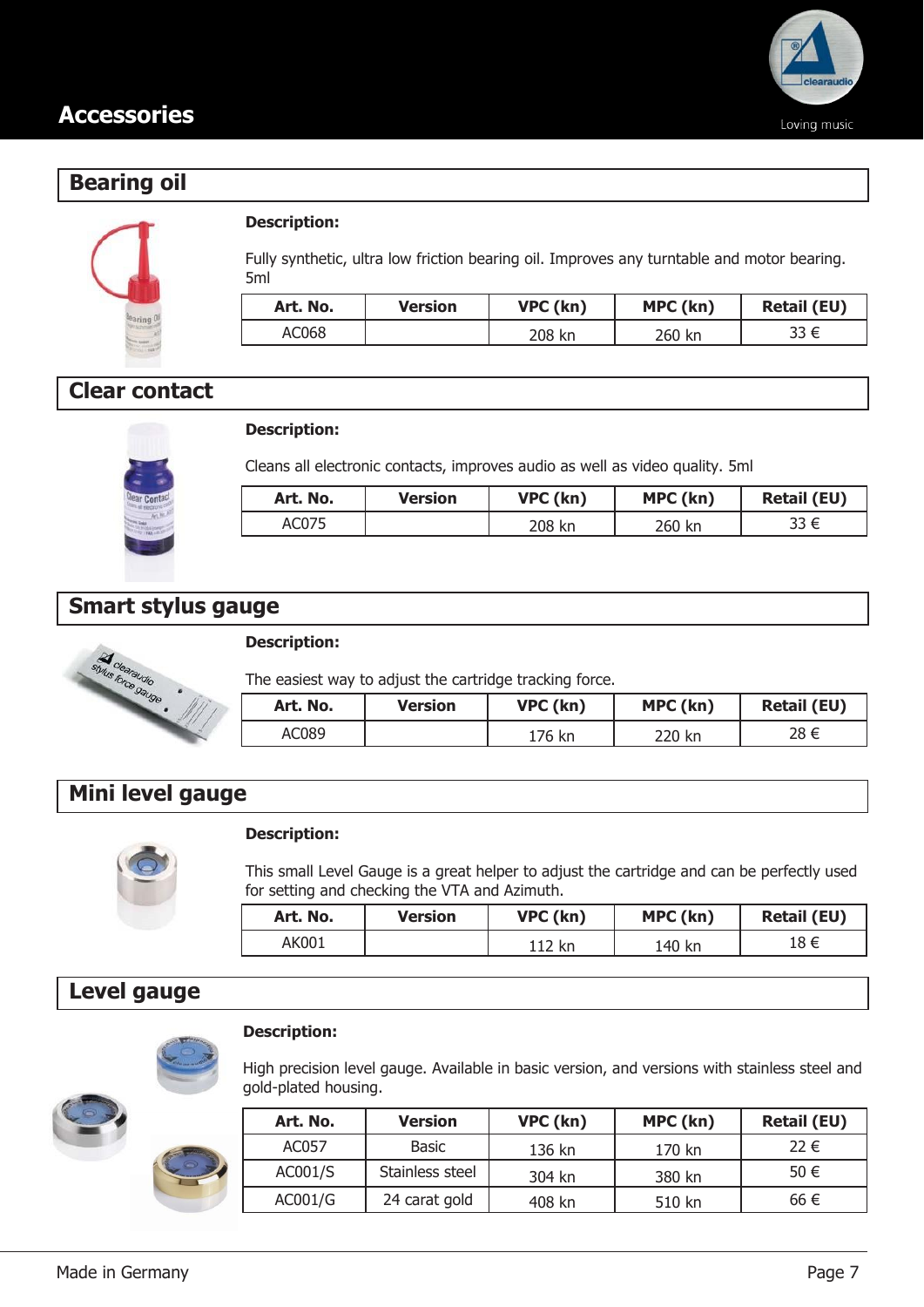# **High precision level gauge**



#### **Description:**

The High precision level gauge fits over the turntable spindle to ensure precise turntable leveling and also allows its use as a record clamp. Weight: 384g

| Art. No. | <b>Version</b> | VPC (kn) | MPC (kn) | <b>Retail (EU)</b> |
|----------|----------------|----------|----------|--------------------|
| AC129    |                | 2.008 kn | 2.510 kn | 330 €              |

# **Professional turntable care kit**



### **Description:**

Contents: Pure Groove Record Brush, Carbon fiber record brush, Diamond Stylus cleaning brush, Elixir of Sound, Screwdriver, Polish paste, Pure Groove Cleaning fluid 100ml, Acryl cleaning fluid 100ml and micro fiber cloth.

| Art. No. | Version     | VPC (kn) | MPC (kn) | <b>Retail (EU)</b> |
|----------|-------------|----------|----------|--------------------|
| AC061/P  | Plastic box | 944 kn   | 1.180 kn | 154 €              |

### **Professional analogue toolkit**



### **Description:**

The Professional analogue toolkit provides everything necessary for perfect turntable, arm and cartridge setup and alignment. The rugged high quality case contains a high-precision tonearm and cartridge alignment gauge, stroboscope disc and 300Hz speed light, Weight watcher touch stylus pressure gauge, cartridge setup test LP, and many other high quality tools and accessories.

| Art. No. | <b>Version</b> | VPC (kn) | MPC (kn) | <b>Retail (EU)</b> |
|----------|----------------|----------|----------|--------------------|
| AC135    |                | 7.600 kn | 9.500 kn | 1.250 €            |

### **Polishing paste**

E Contantinopland

# **Description:**

2ml of high efficient polishing paste, easily removes light scratches from acrylic surfaces.

| Art. No. | <b>Version</b> | VPC (kn) | MPC (kn) | <b>Retail (EU)</b> |
|----------|----------------|----------|----------|--------------------|
| AC036    |                | 136 kn   | 170 kn   | 22 €               |

### **Perfect Points - Direct coupling**

#### **Description:**



The Clearaudio Perfect Points are a multifunctional, flexible and highly effective direct coupling for your Hi-Fi equipment.

| Art. No. | <b>Version</b> | VPC (kn) | MPC (kn) | <b>Retail (EU)</b> |
|----------|----------------|----------|----------|--------------------|
| AC138/S  | Silver         | 1.544 kn | 1.930 kn | 253 €              |
| AC138/B  | <b>Black</b>   | 1.544 kn | 1.930 kn | 253 €              |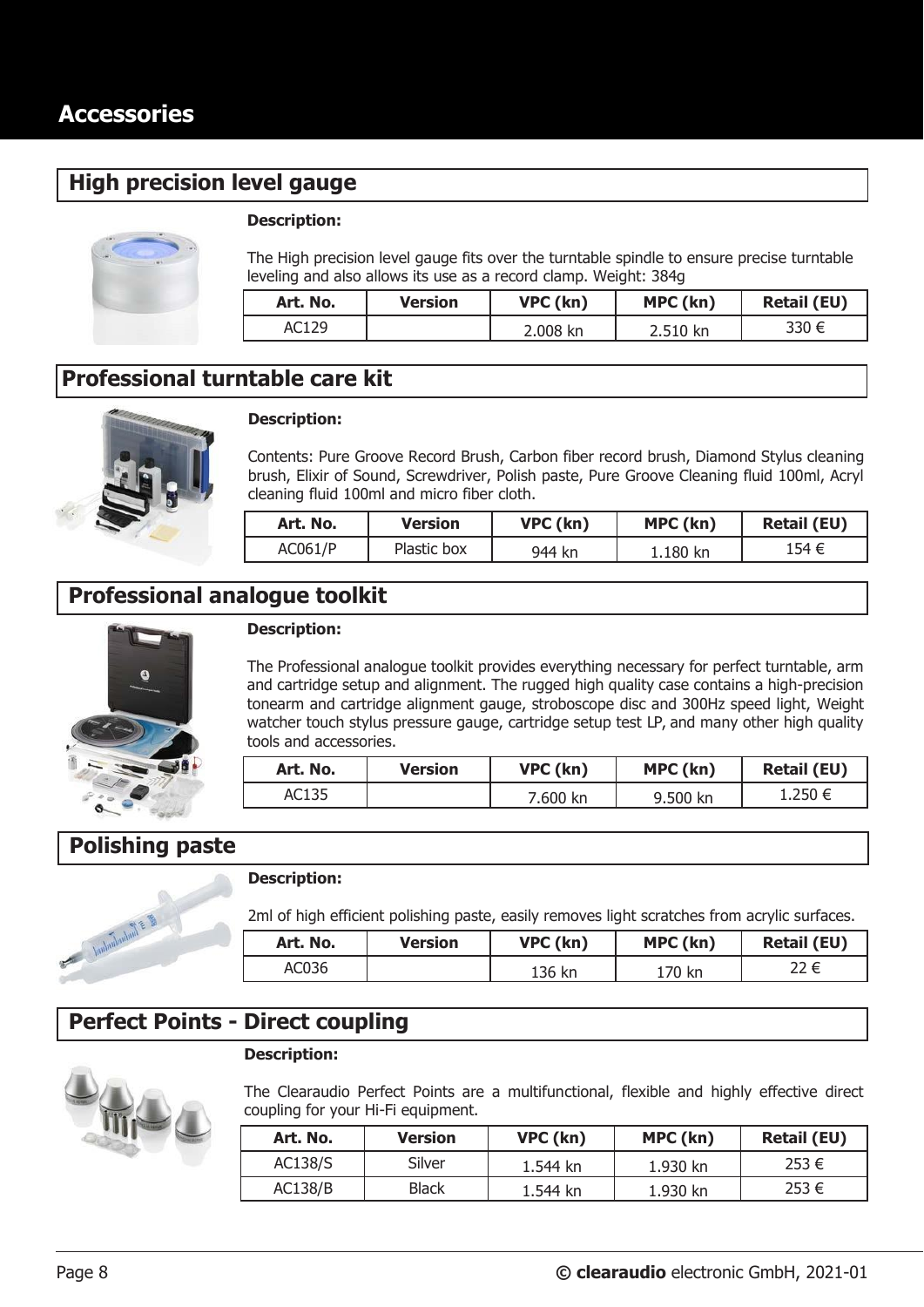

# **Flat Pads (POM / stainless steel) - Resonance damping protection**

#### **Description:**



Resonance damping protection for your Hi-Fi equipment rack. To be placed under the spikes of your high-end equipment.

| Art. No. | <b>Version</b>                 | VPC (kn) | MPC (kn) | <b>Retail (EU)</b> |
|----------|--------------------------------|----------|----------|--------------------|
| AC022    | POM, black,<br>each piece      | 80 kn    | 100 kn   | $13 \in$           |
| AC022/3  | POM, black,<br>3 pcs.          | 232 kn   | 290 kn   | 38 €               |
| AC049    | Stainless steel,<br>each piece | 128 kn   | 160 kn   | 20 €               |
| AC49/3   | Stainless steel,<br>3 pcs.     | 336 kn   | 420 kn   | 55€                |

### **Microfibre cloth**

### **Description:**

To polish all acryl or glass parts of your turntable.

| Art. No. | Version | VPC (kn) | MPC (kn) | <b>Retail (EU)</b> |
|----------|---------|----------|----------|--------------------|
| DI038    |         | 56 kn    | 70 kn    | ∋ ۹                |

### **Locator - Centering unit**

### **Description:**

**Description:**





# **Outer limit - Stabilising ring**



Outer record stabilising ring, fits on all Clearaudio turntables and many others. Includes Locator (choose between Lexan or POM). Weight: 1.5kg

| Art. No.  | <b>Version</b>                  | VPC (kn)   | MPC (kn) | <b>Retail (EU)</b> |
|-----------|---------------------------------|------------|----------|--------------------|
| AC041     | Stainless steel /<br>Lexan      | $6.624$ kn | 8.280 kn | 1.089€             |
| AC041/POM | Stainless steel /<br><b>POM</b> | $6.624$ kn | 8.280 kn | 1.089€             |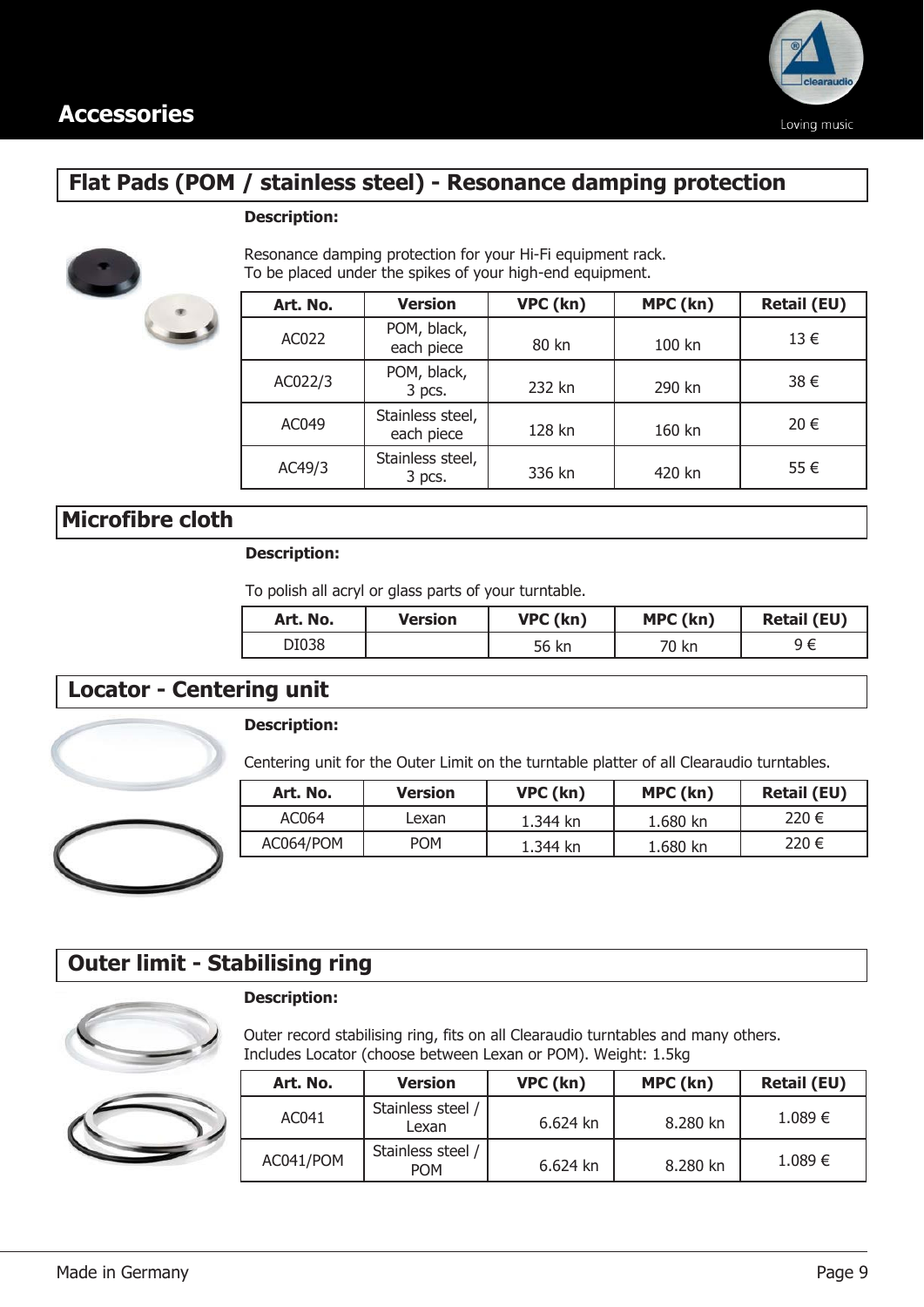# **Single adapter - Record centering**

### **Description:**



Stainless steel centering unit for single records.

| Art. No. | <b>Version</b>  | VPC (kn) | MPC (kn) | <b>Retail (EU)</b> |
|----------|-----------------|----------|----------|--------------------|
| AC069    | Stainless steel | 208 kn   | 260 kn   | 33 €               |

# **Felt mat**

### **Description:**



All-purpose antistatic felt mat for protection and sound improvement.

| Art. No. | <b>Version</b> | VPC (kn) | MPC (kn) | <b>Retail (EU)</b> |
|----------|----------------|----------|----------|--------------------|
| AC160    |                | 136 kn   | 170 kn   | 22 €               |

# **Vinyl harmonicer - Turntable mat**



### **Description:**

Vinyl turntable mat. Provides the perfect support for LP records.

| Art. No. | <b>Version</b> | VPC (kn) | MPC (kn) | <b>Retail (EU)</b> |
|----------|----------------|----------|----------|--------------------|
| AC082    |                | 472 kn   | 590 kn   | 77 €               |

# **Leather mat**

### **Description:**

This Clearaudio platter mat made from black or brown leather offers optimal coupling to the platter and damping of unwanted resonances.

| Art. No.    | <b>Version</b> | VPC (kn) | MPC (kn)   | <b>Retail (EU)</b> |
|-------------|----------------|----------|------------|--------------------|
| AC147       | black          | 808 kn   | $1.010$ kn | 132 €              |
| AC147/Brown | <b>brown</b>   | 808 kn   | 1.010 kn   | 132 €              |

# **Clamp table mat**



#### **Description:**

Comfortable leather mat for clamps and pucks to protect surfaces from scratches. With Clearaudio stamping.

| Art. No.    | <b>Version</b> | VPC (kn) | MPC (kn) | <b>Retail (EU)</b> |
|-------------|----------------|----------|----------|--------------------|
| AC159       | black          | 208 kn   | 260 kn   | 33 €               |
| AC159/Brown | <b>brown</b>   | 208 kn   | 260 kn   | 33 €               |

### **Stroboscope test record**



### **Description:**

Also available as a set with the speed light.

| Art. No. | Version | VPC (kn) | MPC (kn) | <b>Retail (EU)</b> |
|----------|---------|----------|----------|--------------------|
| AC038    |         | 304 kn   | 380 kn   | 50 €               |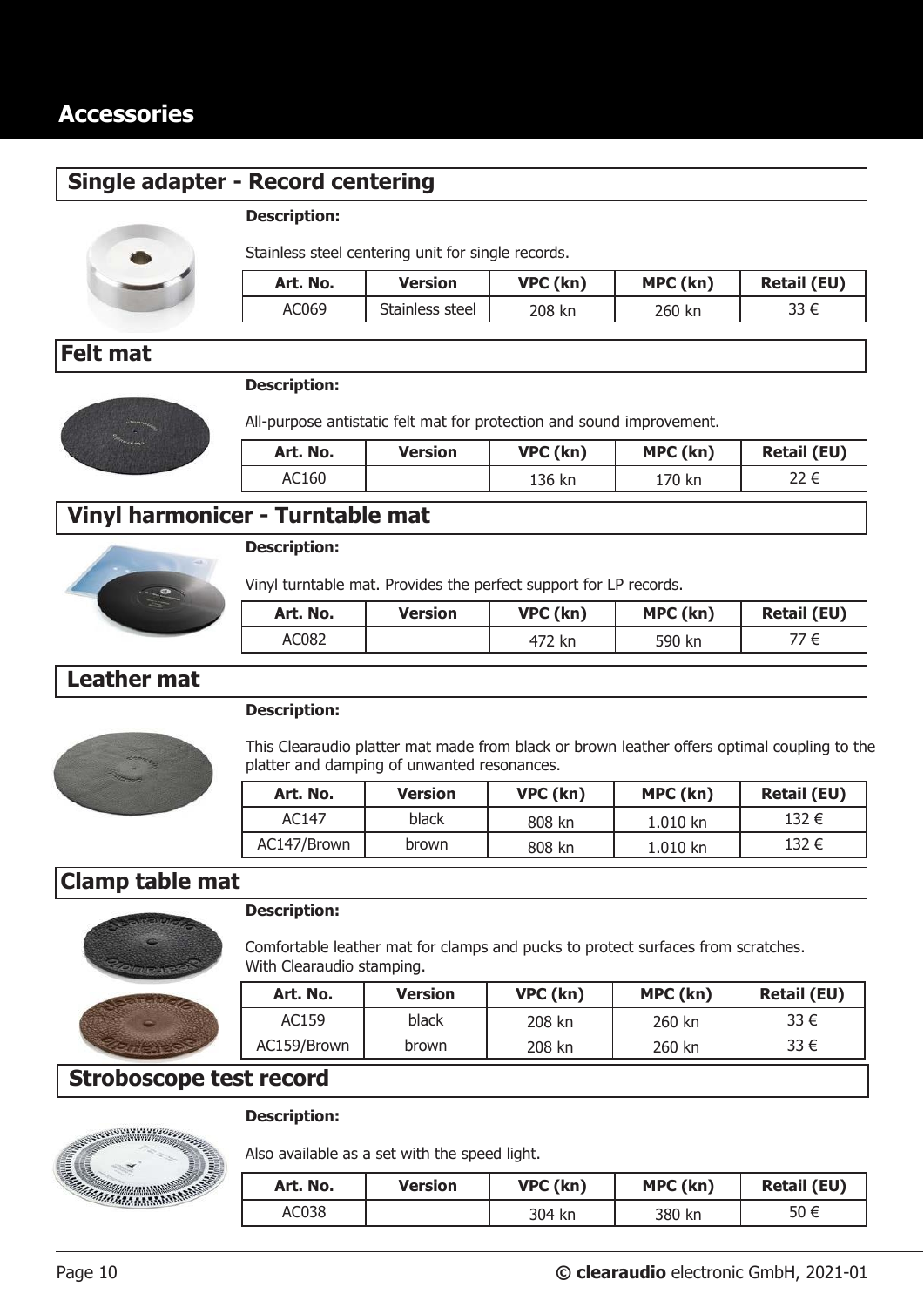

# **Speed light source - Speed control**



### **Description:**

300 Hz light source, quartz controlled.

| Art. No. | Version | VPC (kn) | MPC (kn) | <b>Retail (EU)</b> |
|----------|---------|----------|----------|--------------------|
| AC039    |         | 1.096 kn | 1.370 kn | 180 €              |

**Art. No. Version VPC (kn) MPC (kn) Retail (EU)** AC076 | Set | 1.344 kn | 1.680 kn | 220 €

#### **SET: Speed light source + Stroboscope test record**

300 Hz light source, quartz controlled, with Stroboscope test record.





#### **Description:**

The Clearaudio Record Bag is made from authentic, waterproof truck tarpaulin and can hold up to 20 LPs. The strap is an original car seatbelt and is adjustable in length. The bag's transparent front compartment is designed to hold a favourite LP and to display its cover artwork as the face of the bag – giving you as many options for the overall style of the bag as you have LPs. If the front compartment is empty, the bag's face is the classic Clearaudio logo.

| Art. No. | Version | VPC (kn) | MPC (kn) | <b>Retail (EU)</b> |
|----------|---------|----------|----------|--------------------|
| AC158    |         | 1.008 kn | 1.260 kn | 165 €              |

# **Vinyl Travel Bag**



#### **Description:**

This stylish shoulder bag with adjustable strap and metal feet allows you to safely and comfortably carry up to ten records. The combination of canvas and high-quality natural leather guarantees strength and durability, providing excellent protection for your valued record collection.

| Art. No. | Version | VPC (kn) | MPC (kn) | <b>Retail (EU)</b> |
|----------|---------|----------|----------|--------------------|
| AC148    |         | 3.680 kn | 4.600 kn | 605 €              |

### **Upgrade Kit for Innovation series**



#### **Description:**

Update your Innovation or Innovation Compact turntable with a new flat belt and the accompanying pulley. Delivered with custom installation tools.

| Art. No. | Version | VPC (kn) | MPC (kn) | <b>Retail (EU)</b> |
|----------|---------|----------|----------|--------------------|
| AC146    |         | 1.672 kn | 2.090 kn | 275 €              |

| <b>BARAGARA</b>   |  |
|-------------------|--|
| <b>Record Bag</b> |  |
|                   |  |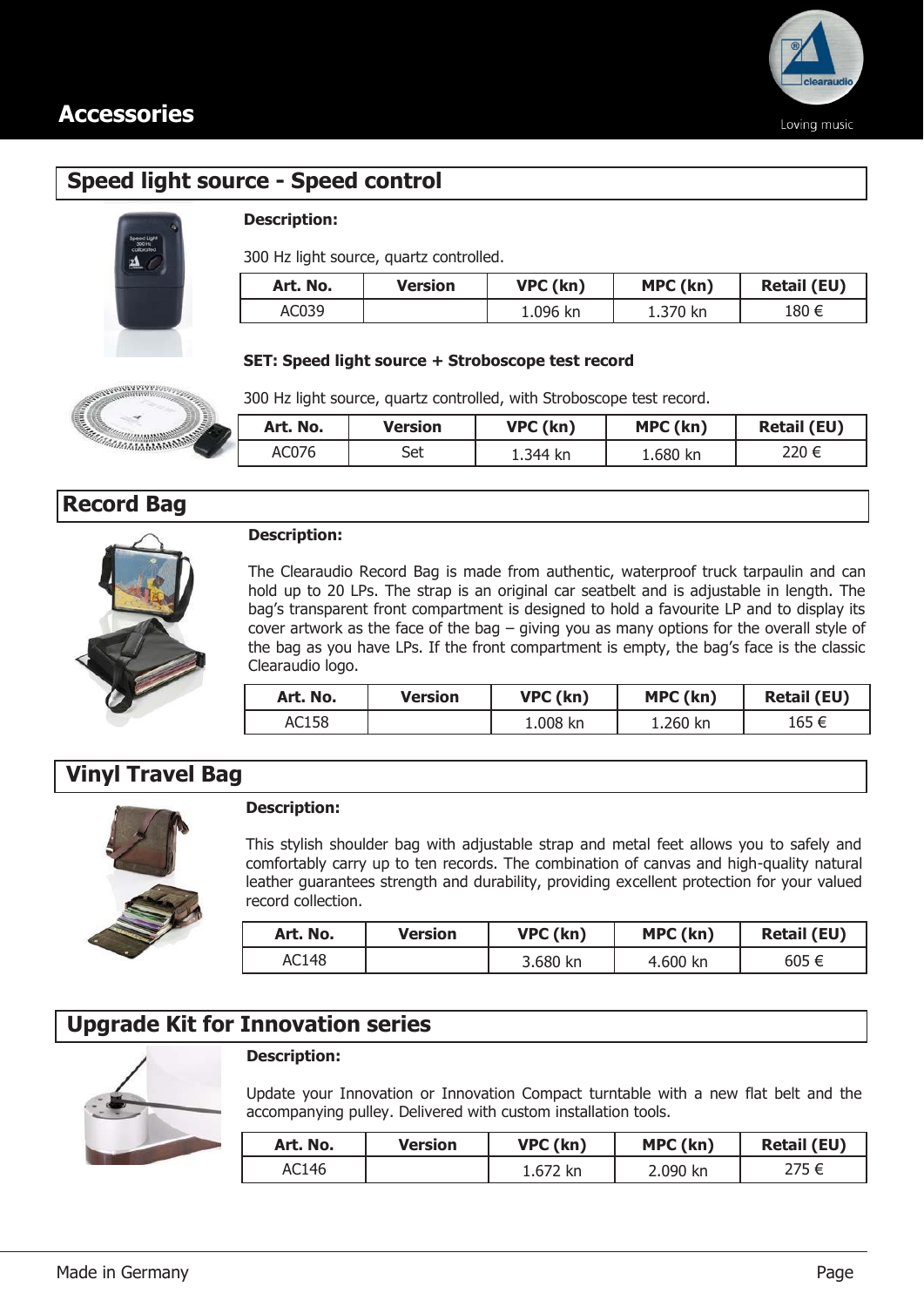### **Silent belts / Flat belts**

#### **Description:**

AC070: Emotion SE, Innovation Series (old version)

AC071: Champion, Solution, Reference, Performance, Performance SE, Statement (old version), all other turntables

AC077: Master Reference, Maximum Solution, Ambient

AC123: concept, concept active, Performance DC, Ovation

AC142: Innovation Series (latest version), Statement (latest version)



AC153: Master Innovation

| Art. No. | <b>Version</b>                | VPC (kn) | MPC (kn) | <b>Retail (EU)</b> |
|----------|-------------------------------|----------|----------|--------------------|
| AC070    | Silent belt<br>292mm / 2mm    | 272 kn   | 340 kn   | 44 €               |
| AC071    | Silent belt<br>304mm / 2mm    | 272 kn   | 340 kn   | 44 €               |
| AC077    | Silent belt<br>$304$ mm / 1mm | 272 kn   | 340 kn   | 44 €               |
| AC123    | Flat belt<br>160mm / 4mm      | 160 kn   | 200 kn   | 26 €               |
| AC142    | Flat belt<br>285mm / 5mm      | 408 kn   | 510 kn   | 66€                |
| AC153    | Flat belt<br>285mm / 5mm      | 472 kn   | 590 kn   | 77€                |

# **Weight Watcher touch - Cartridge stylus gauge NEW**



#### **Description:**

Accurate cartridge stylus pressure gauge. Battery power protection.

| Art. No. | <b>Version</b> | VPC (kn) | MPC (kn) | <b>Retail (EU)</b> |
|----------|----------------|----------|----------|--------------------|
| AC163    |                | 1.472 kn | 1.840 kn | 242 €              |

# **Elixir of Sound - Stylus Cleaner**



### **Description:**

High efficient stylus cleaner. 10ml bottle.

| Art. No. | <b>Version</b> | VPC (kn) | MPC (kn) | <b>Retail (EU)</b> |
|----------|----------------|----------|----------|--------------------|
| AC003    |                | 176 kn   | 220 kn   | 28 €               |

# **Diamond cleaner brush**



### **Description:**

Safe cleaning device for diamond stylus.

| Art. No. | <b>Version</b> | VPC (kn) | MPC (kn) | <b>Retail (EU)</b> |
|----------|----------------|----------|----------|--------------------|
| AC014    |                | 128 kn   | 160 kn   | 20 €               |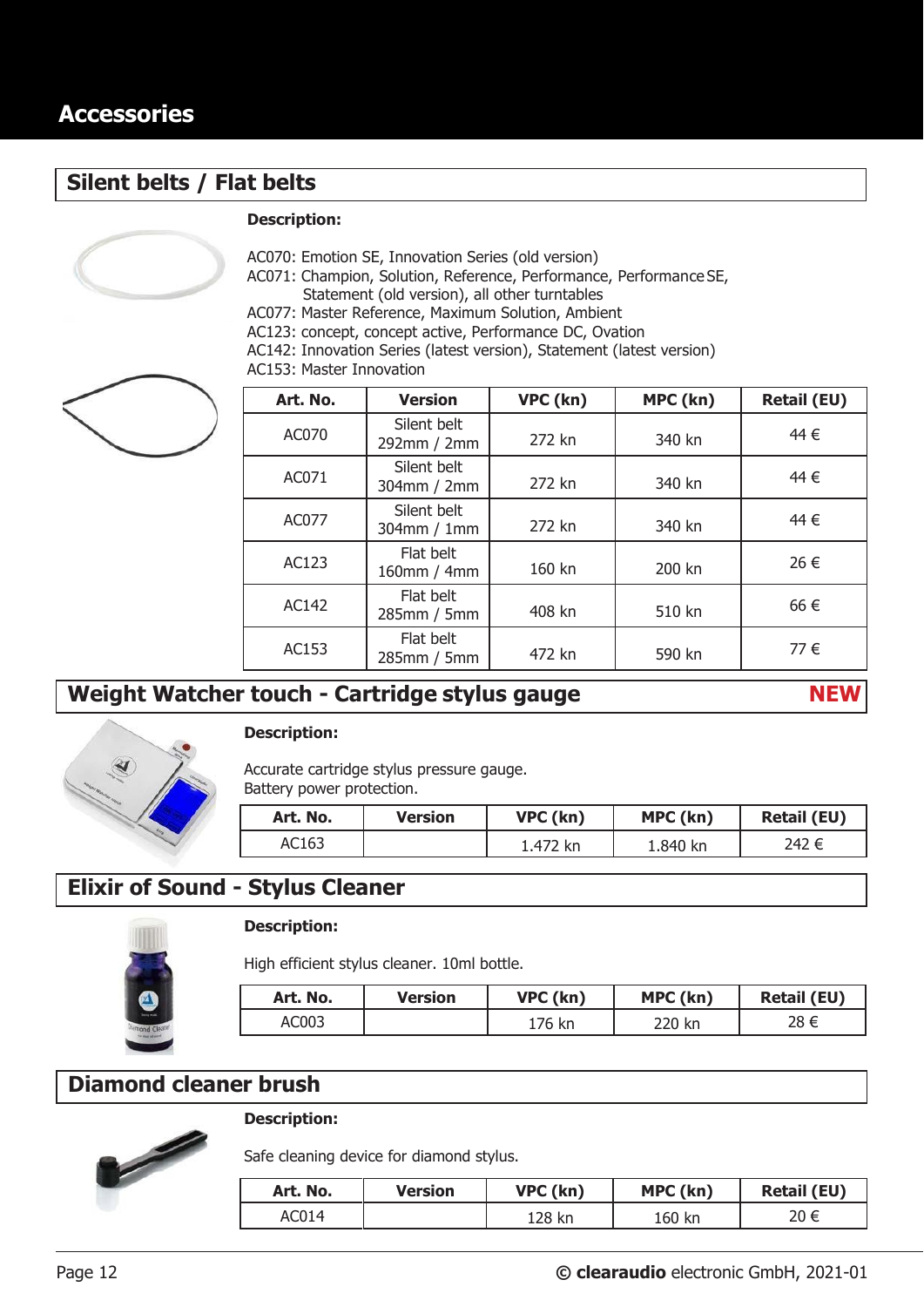

# **Record cleaning brush**



### **Description:**

Antistatic twin-brush carbon fiber record cleaning brush.

| Art. No. | <b>Version</b> | VPC (kn) | MPC (kn) | <b>Retail (EU)</b> |
|----------|----------------|----------|----------|--------------------|
| AC004    |                | 208 kn   | 260 kn   | 33 €               |

# **Pure Groove brush**



### **Description:**

Microfiber record cleaning brush.

| Art. No. | <b>Version</b> | VPC (kn) | MPC (kn) | <b>Retail (EU)</b> |
|----------|----------------|----------|----------|--------------------|
| AC015    |                | 136 kn   | 170 kn   |                    |

# **Stability headshell**



### **Description:**

Extremely precise and stable dural and SME compatible headshell.

| Art. No. | <b>Version</b>                         | VPC (kn) | MPC (kn) | <b>Retail (EU)</b> |
|----------|----------------------------------------|----------|----------|--------------------|
| AC006    | Aluminium,<br>Silver<br>Weight: 17.25g | 1.672 kn | 2.090 kn | 275€               |
| AC007    | Titanium, Dural<br>Weight: 18.75g      | 2.008 kn | 2.510 kn | 330€               |

# **Headshell cable set**



### **Description:**

High grade OFC (Oxygen-Free-Cooper), incl. gold plated non-magnetic Clearaudio cartridge pins. 50mm length.

| Art. No. | Version | VPC (kn) | MPC (kn) | <b>Retail (EU)</b> |
|----------|---------|----------|----------|--------------------|
| AC008    |         | 472 kn   | 590 kn   | 77 €               |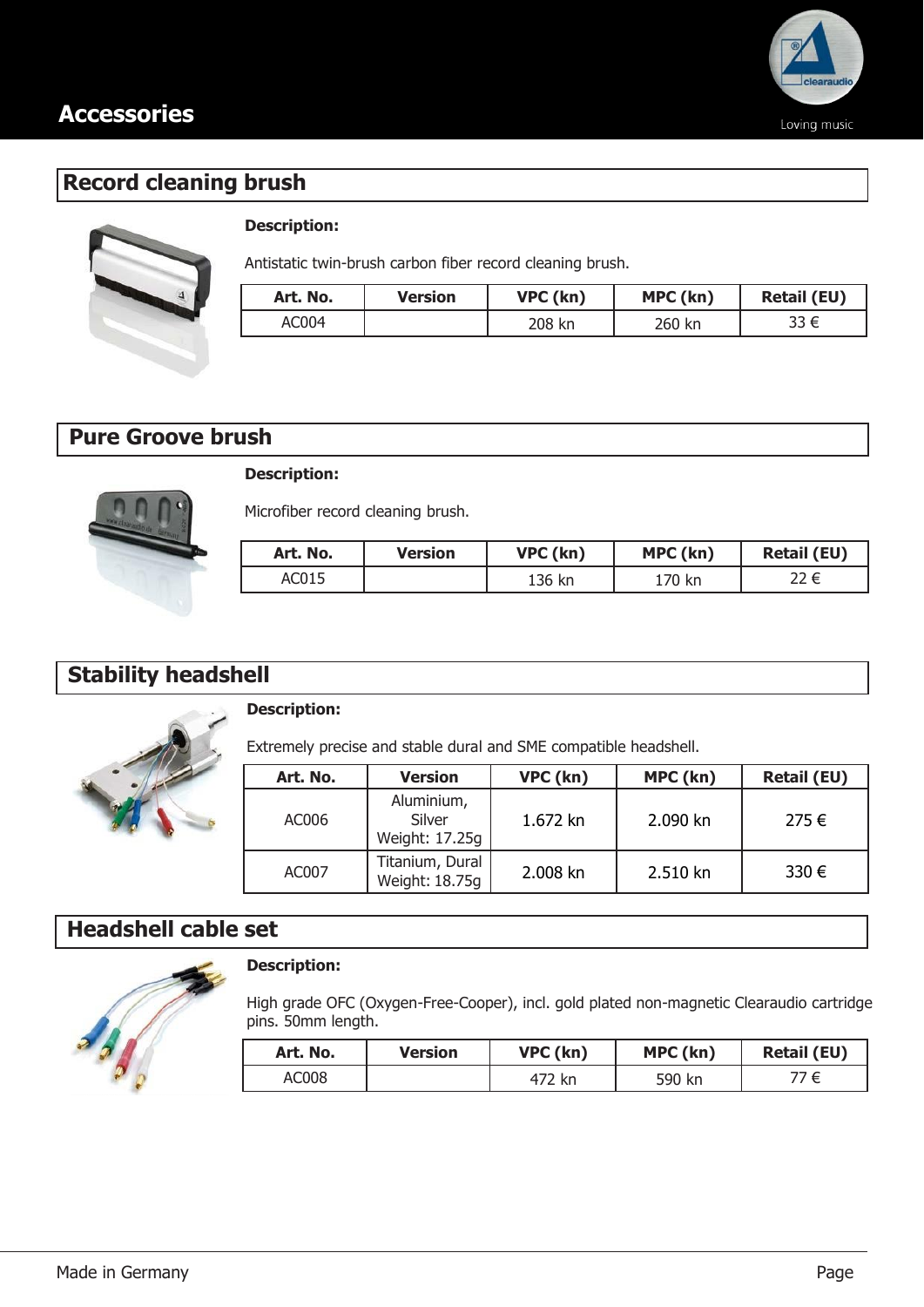# **Headshell cable set 6N pure silver**



#### **Description:**

The well-known Clearaudio headshell cable set new refurbished with a new conductor material made of pure silver.

| Art. No. | <b>Version</b> | VPC (kn) | MPC (kn) | <b>Retail (EU)</b> |
|----------|----------------|----------|----------|--------------------|
| AC008/S  |                | 1.072 kn | 1.340 kn | 176 €              |

### **Tangential alignment gauge**

#### **Description:**

The Clearaudio tangential alignment gauge is a basic tool for the setup of linear tracking tonearms.

| Art. No. | Version   | VPC (kn)          | MPC (kn) | <b>Retail (EU)</b> |
|----------|-----------|-------------------|----------|--------------------|
| AC044    | Aluminium | <sup></sup> 72 kn | 340 kn   | 44 €               |

### **IEC cartridge alignment gauge**





| Art. No.    | <b>Version</b>      | VPC (kn) | MPC (kn) | <b>Retail (EU)</b> |
|-------------|---------------------|----------|----------|--------------------|
| AC005/IEC   | Aluminium<br>silver | 1.608 kn | 2.010 kn | 264 €              |
| AC005/IEC/B | Aluminium<br>black  | 1.608 kn | 2.010 kn | 264 €              |

### **Multi installation gauge**



#### **Description:**

#### Side A:

Aluminium high precision alignment gauge for all radial tonearms. The Clearaudio IEC cartridge alignment gauge for radial tonearms meets the highest standards of precision and durability. Designed for use with all radial tonearms of any effective length, it sets the geometry according the IEC standard (where the minimum groove radius is 60.325mm). Side B:

Stroboscope test record incl. Speed light

| Art. No. | Version | VPC (kn) | MPC (kn) | <b>Retail (EU)</b> |
|----------|---------|----------|----------|--------------------|
| AC155    |         | 4.688 kn | 5.860 kn | 770 €              |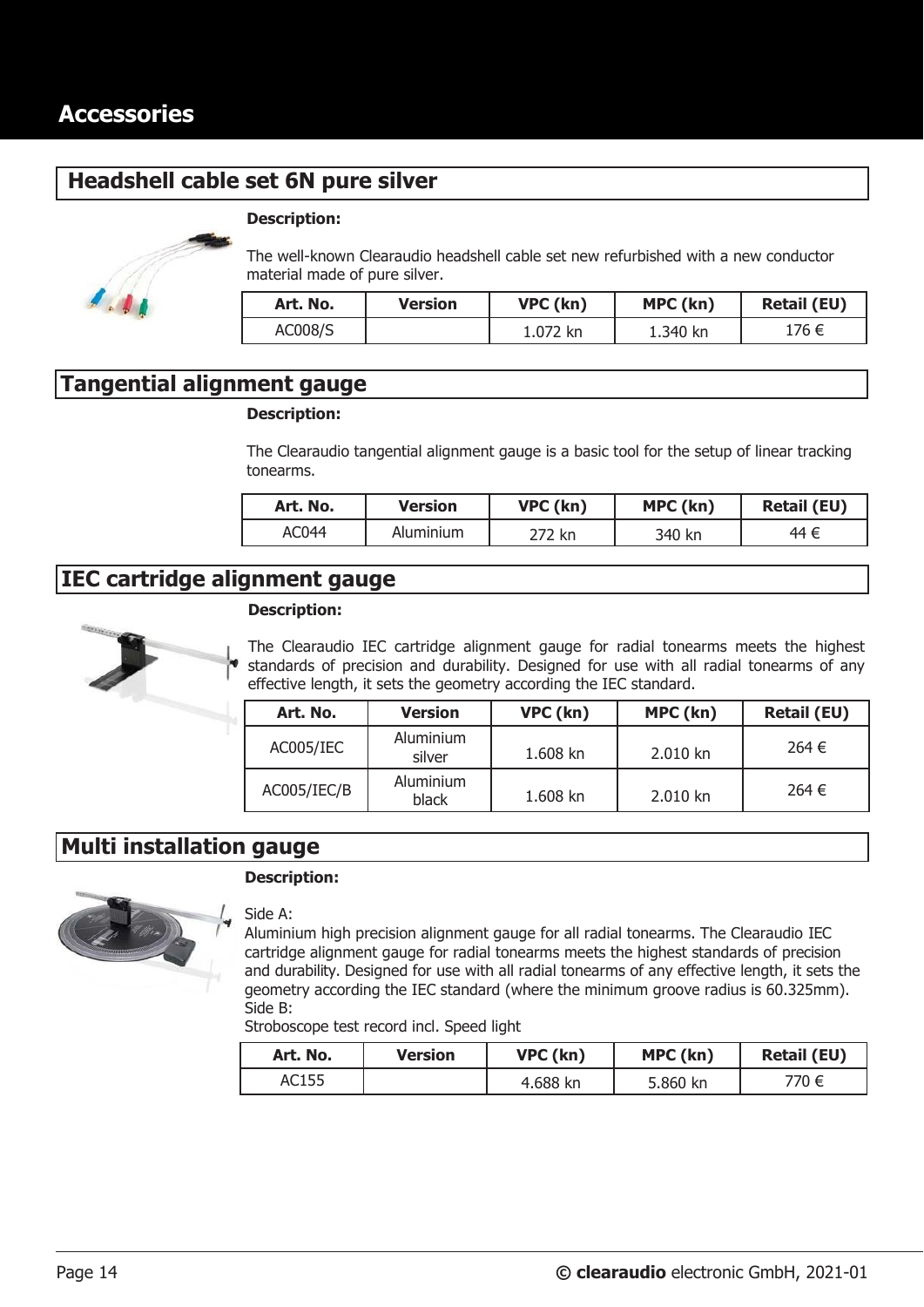

# **Clever clamp - record clamp**

#### **Description:**

Very flat, very light, easy to use LP record clamp.

| Art. No. | Version | VPC (kn) | MPC (kn) | <b>Retail (EU)</b> |
|----------|---------|----------|----------|--------------------|
| AC009    |         | 176 kn   | 220 kn   | 28 €               |

# **concept record clamp**



**Description:**

Simple to use aluminium record clamp. It provides the best possible contact between record and platter. Weight 215g, height 20mm, diameter 75mm.

| Art. No. | <b>Version</b> | VPC (kn) | MPC (kn) | <b>Retail (EU)</b> |
|----------|----------------|----------|----------|--------------------|
|          |                | 672 kn   | 840 kn   | 110 €              |

### **Twister record clamp**



#### **Description:**

LP record clamp with resonance absorbing locking design and stainless steel grip. Weight: 190g

| Art. No. | <b>Version</b> | VPC (kn) | MPC (kn) | <b>Retail (EU)</b> |
|----------|----------------|----------|----------|--------------------|
| AC059    |                | 760 kn   | 950 kn   | 125 €              |

# **Quadro clamp - record clamp**



### **Description:**

Massive LP-record clamp. Stainless steel. A flat version is also available. Weight: 360g (AC010/S) and 242g (AC011/S).

| Art. No. | <b>Version</b>                                           | VPC (kn) | MPC (kn) | <b>Retail (EU)</b> |
|----------|----------------------------------------------------------|----------|----------|--------------------|
| AC010/S  | Stainless steel,<br>matt finished                        | 1.208 kn | 1.510 kn | 198€               |
| AC011/S  | Stainless steel,<br>matt finished<br><b>Flat Version</b> | 944 kn   | 1.180 kn | 154 €              |

# **Innovation tangential record clamp NEW**

**Description:**

Specially developed for the use with TT3 tangential tonearm. Available in black or silver, including clamp table mat.



| Art. Nr. | <b>Version</b> | VPC (kn) | MPC (kn) | <b>Retail (EU)</b> |
|----------|----------------|----------|----------|--------------------|
| AC164/B  | <b>Black</b>   | 4.016 kn | 5.020 kn | 660€               |
| AC164/S  | Silver         | 4.016 kn | 5.020 kn | 660€               |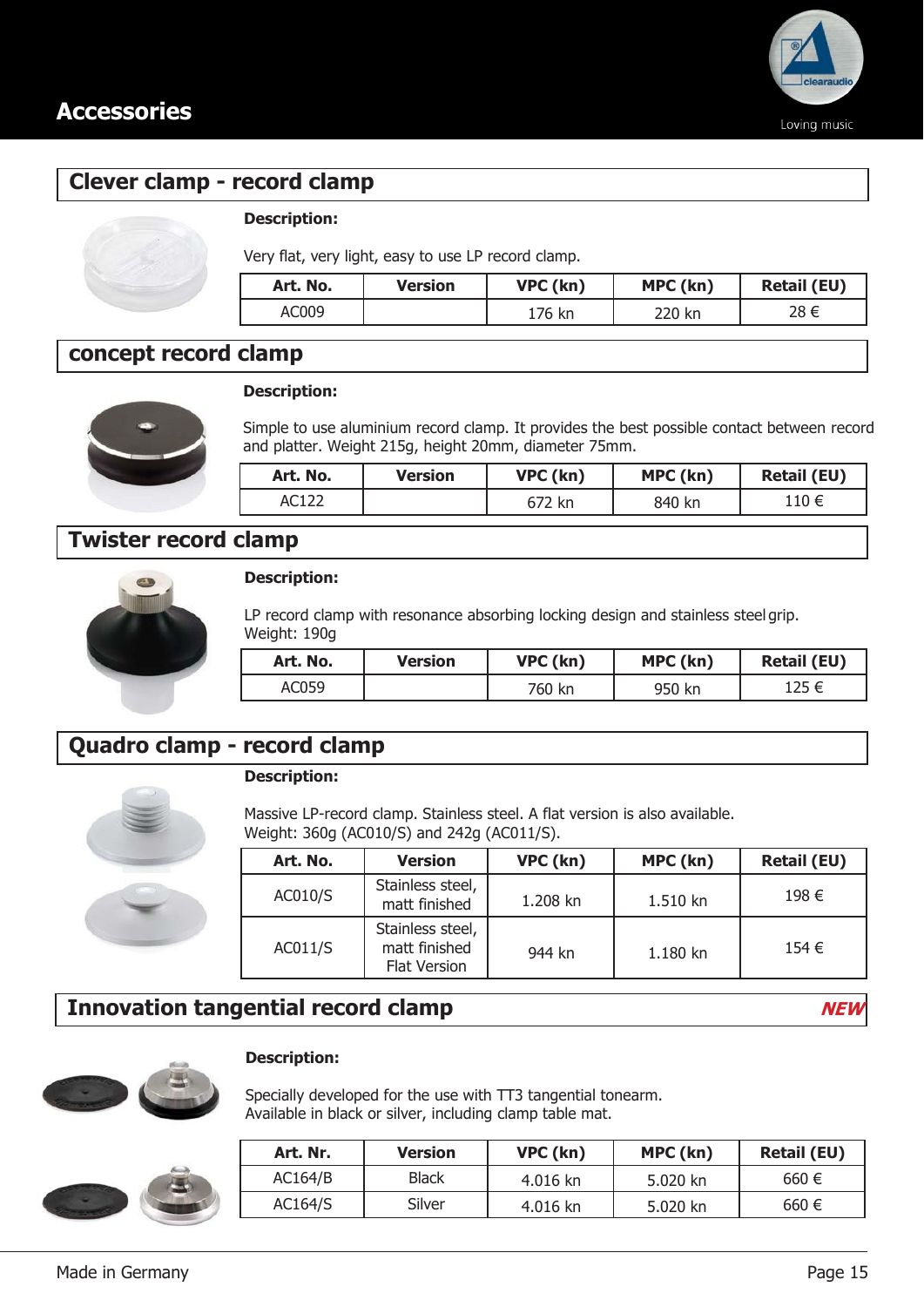# **Innovation record clamp**





### **Description:**

Specially developed for the Innovation series of turntables. Not suitable with TT3 tangential tonearm.

Available in black or silver, including clamp table mat. Weight: 740g

| Art. Nr. | <b>Version</b> | VPC (kn) | MPC (kn) | <b>Retail (EU)</b> |
|----------|----------------|----------|----------|--------------------|
| AC133/B  | <b>Black</b>   | 4.016 kn | 5.020 kn | 660€               |
| AC133/S  | Silver         | 4.016 kn | 5.020 kn | 660€               |

### **Statement record clamp**



#### **Description:**

The state-of-the-art record clamp. Features three-point resonance absorption technology, with bullet-proof wood or ebony style compound and stainless steel sandwich construction. Including clamp table mat.

Not suitable with TT3 tangential tonearm.



Weight: 765g bullet proof wood, 730g Ebony

| Art. No.    | <b>Version</b>              | VPC (kn) | MPC (kn) | <b>Retail (EU)</b> |
|-------------|-----------------------------|----------|----------|--------------------|
| AC103/W     | <b>Bullet proof</b><br>wood | 5.352 kn | 6.690 kn | 880 €              |
| AC103/Ebony | Ebony                       | 5.352 kn | 6.690 kn | 880 €              |

### **LP Drill**



#### **Description:**

An easy to use tool that quickly corrects undersized spindle holes. Fitted with an ergonomic aluminium handle.

| Art. No. | Version | VPC (kn) | MPC (kn) | <b>Retail (EU)</b> |
|----------|---------|----------|----------|--------------------|
| AC136    |         | 272 kn   | 340 kn   | 44 €               |

### **Dustprotector**



#### **Description:**

The Clearaudio Dustprotector is not only an eye-catcher on your turntable, it also prevents the accumulation of dust. As a further advantage you don't have to clean the platter before using your turntable.

| Art. No. | <b>Version</b> | VPC (kn) | MPC (kn) | <b>Retail (EU)</b> |
|----------|----------------|----------|----------|--------------------|
| AC144    | √in∨l          | 208 kn   | 260 kn   | 33 €               |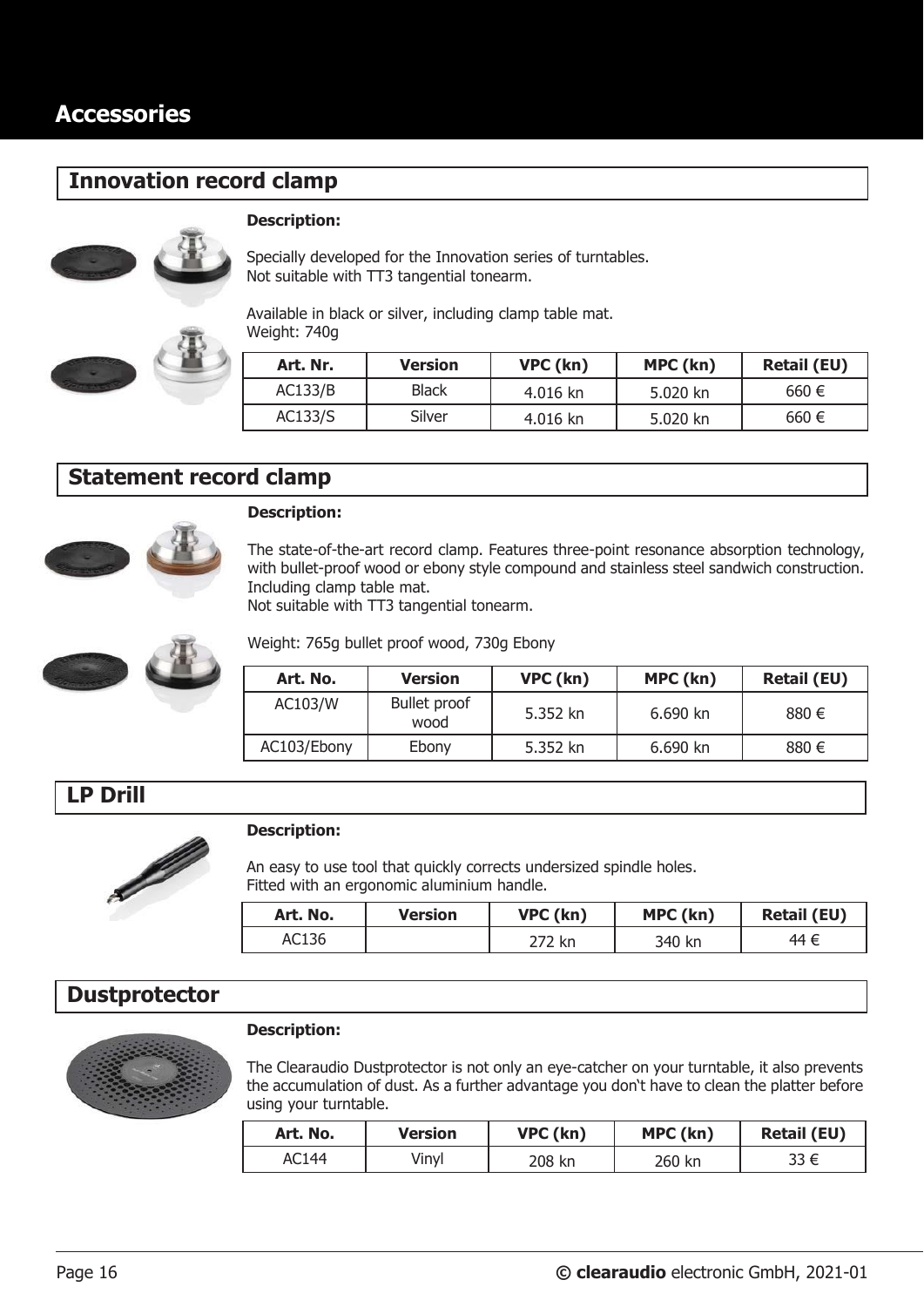

# **Turboweight**



### **Description:**

Improves Rega tonearms, lowers tonearm centre of gravity. Stainless steel. A thumbscrew is fitted for comfortable editing. Weight: 120g

| Art. No. | Version         | VPC (kn) | MPC (kn) | <b>Retail (EU)</b> |
|----------|-----------------|----------|----------|--------------------|
| TA008    | Stainless steel | 944 kn   | 1.180 kn | 154 €              |

### **Shaft for Rega RB 250 tonearm**



### **Description:**

By using the Clearaudio shaft you will bring addiontal weight on your Rega tonearm. Weight: 35g

| Art. No. | <b>Version</b>  | VPC (kn) | MPC (kn) | <b>Retail (EU)</b> |
|----------|-----------------|----------|----------|--------------------|
| TA009    | Stainless steel | 272 kn   | 340 kn   | 44 €               |

### **Emotion Facelift Kit**



### **Description:**

This set consists of 3 aluminium feet with silicone buffers. It will decouple your Emotion turntable, the vibration will decrease and the resonance will be optimized.

| Art. No. | Version   | VPC (kn) | MPC (kn) | <b>Retail (EU)</b> |
|----------|-----------|----------|----------|--------------------|
| AC095    | Aluminium | 1.344 kn | 1.680 kn | 220 €              |

# **VTA-Lifter - VTA -Adjustment**



#### **Description:**

Precise VTA-adjustment for Clearaudio radial tonearms. Allows VTA adjustments during play. Requires appropriate VTA-Lifter armboard. Please always specify your turntable and tonearm model when placing order.

| Art. No. | <b>Version</b>      | VPC (kn) | MPC (kn) | <b>Retail (EU)</b> |
|----------|---------------------|----------|----------|--------------------|
| AC093/S  | Aluminium<br>silver | 3.648 kn | 4.560 kn | $600 \in$          |
| AC093/B  | Aluminium<br>black  | 3.648 kn | 4.560 kn | $600 \in$          |

### **Clearaudio tonearm bases**

**Description:**

**Our tonearm bases are listed in a separate price list. Please ask your dealer or contact directly Clearaudio.**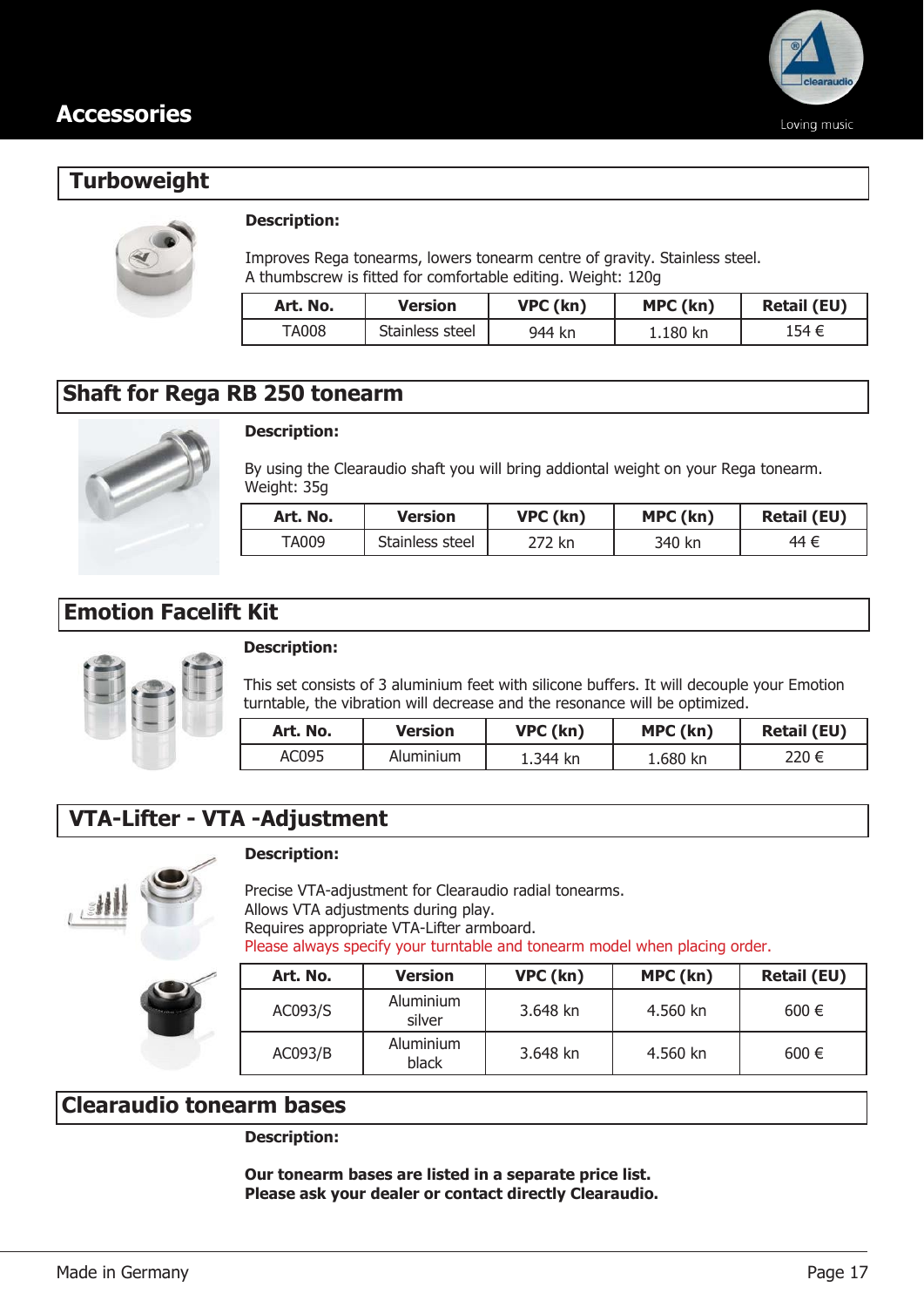# **Acrylic dustcovers**

# **Acrylic dustcover for Clearaudio turntables**







| <b>Turntable</b>                                                                                | Art. No.         | <b>Outer</b><br><b>Dimension</b><br>$(W/D/H$ in mm) | VPC (kn) | MPC (kn) | <b>Retail (EU)</b> |
|-------------------------------------------------------------------------------------------------|------------------|-----------------------------------------------------|----------|----------|--------------------|
| <b>Ovation</b><br>(Champion,<br>Champion Limited,<br>Avantgarde)                                | AC024            | 500 x 450 x 195                                     | 2.344 kn | 2.930 kn | 385€               |
| Champion Level I /<br>Level II / Magnum,<br>Avantgarde Magnum                                   | AC025            | 502 x 452 x 300                                     | 3.016 kn | 3.770 kn | 495€               |
| <b>Innovation</b><br>Compact,<br><b>Innovatin Basic,</b><br>Solution,<br><b>Master Solution</b> | AC027            | 552 x 502 x 241                                     | 4.016 kn | 5.020 kn | 660€               |
| Revolution,<br>Reference                                                                        | AC028            | 555 x 460 x 370                                     | 3.344 kn | 4.180 kn | 550€               |
| Innovation,<br>Maximum Solution,<br>Anniversary                                                 | AC073            | 552 x 530 x 350                                     | 4.416 kn | 5.520 kn | 726€               |
| <b>Emotion SE,</b><br>Emotion                                                                   | AC074            | 440 x 360 x 147                                     | 1.272 kn | 1.590 kn | 209€               |
| Ambient                                                                                         | AC098            | 550 x 380 x 230                                     | 2.944 kn | 3.680 kn | 484€               |
| <b>Performance DC,</b><br>Performance / SE                                                      | AC104            | 468 x 375 x 174                                     | 1.672 kn | 2.090 kn | 275€               |
| <b>Performance DC</b><br>with mounted TT5                                                       | AC104/TT5        | 468 x 375 x 210                                     | 2.008 kn | 2.510 kn | 330€               |
| Performance<br>Magnum                                                                           | AC115            | 468 x 375 x 214                                     | 4.416 kn | 5.520 kn | 726€               |
| concept active                                                                                  | AC120/<br>active | 450 x 380 x 147                                     | 1.008 kn | 1.260 kn | 165€               |
| concept                                                                                         | AC120            | 450 x 380 x 147                                     | 1.008 kn | 1.260 kn | 165€               |
| Innovation 12",<br>Anniversary 12",<br>Max. Solution 12"                                        | AC139            | 660 x 530 x 350                                     | 4.688 kn | 5.860 kn | 770€               |
| Marantz <sup>®</sup> TT15                                                                       | AC109            | 490 x 390 x 180                                     | 2.680 kn | 3.350 kn | 440 €              |
| <b>McIntosh MT5</b>                                                                             | AC140            | 424 x 389 x 103.5                                   | 1.672 kn | 2.090 kn | 275€               |
| <b>McIntosh MT10</b>                                                                            | AC134            | 440 x 428 x 145                                     | 4.016 kn | 5.020 kn | 660€               |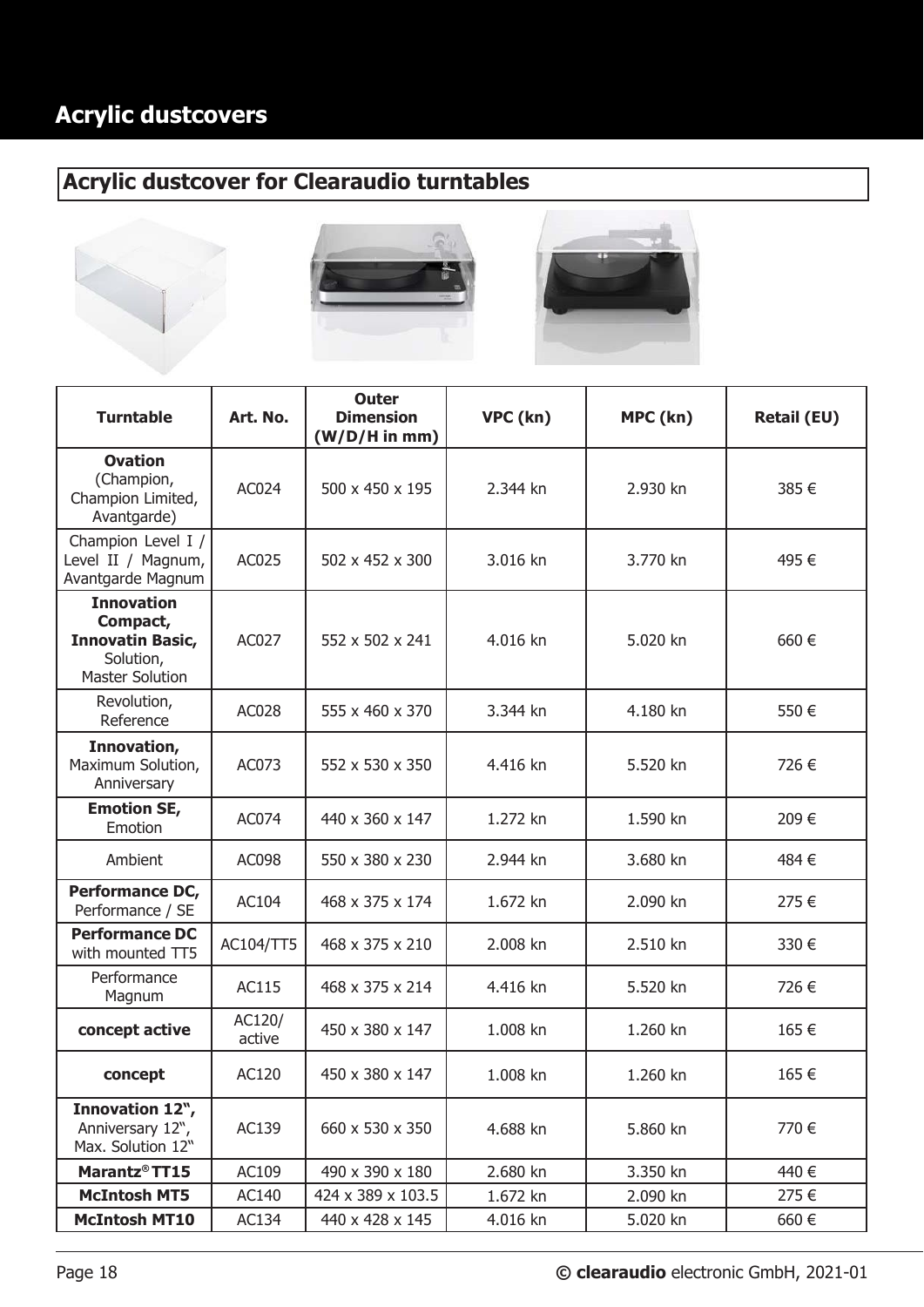

# **Acrylic dustcover for Clearaudio record cleaning units**



| <b>Record cleaning</b><br>machine   | Art. No. | <b>Outer</b><br><b>Dimension</b><br>$(W/D/H$ in mm) | VPC (kn) | MPC (kn) | <b>Retail (EU)</b> |
|-------------------------------------|----------|-----------------------------------------------------|----------|----------|--------------------|
| double matrix<br>professional SONIC | AC143    | 382 x 356 x 118                                     | 1.272 kn | 1.590 kn | 209€               |
| smart matrix<br>professional SILENT | AC162    | 340 x 340 x 75                                      | 944 kn   | 1.180 kn | 154 €              |
| double matrix<br>professional       | AC127    |                                                     | 1.272 kn | 1.590 kn | 209€               |
| smart matrix<br>professional        | AC128    |                                                     | 872 kn   | 1.090 kn | 143 €              |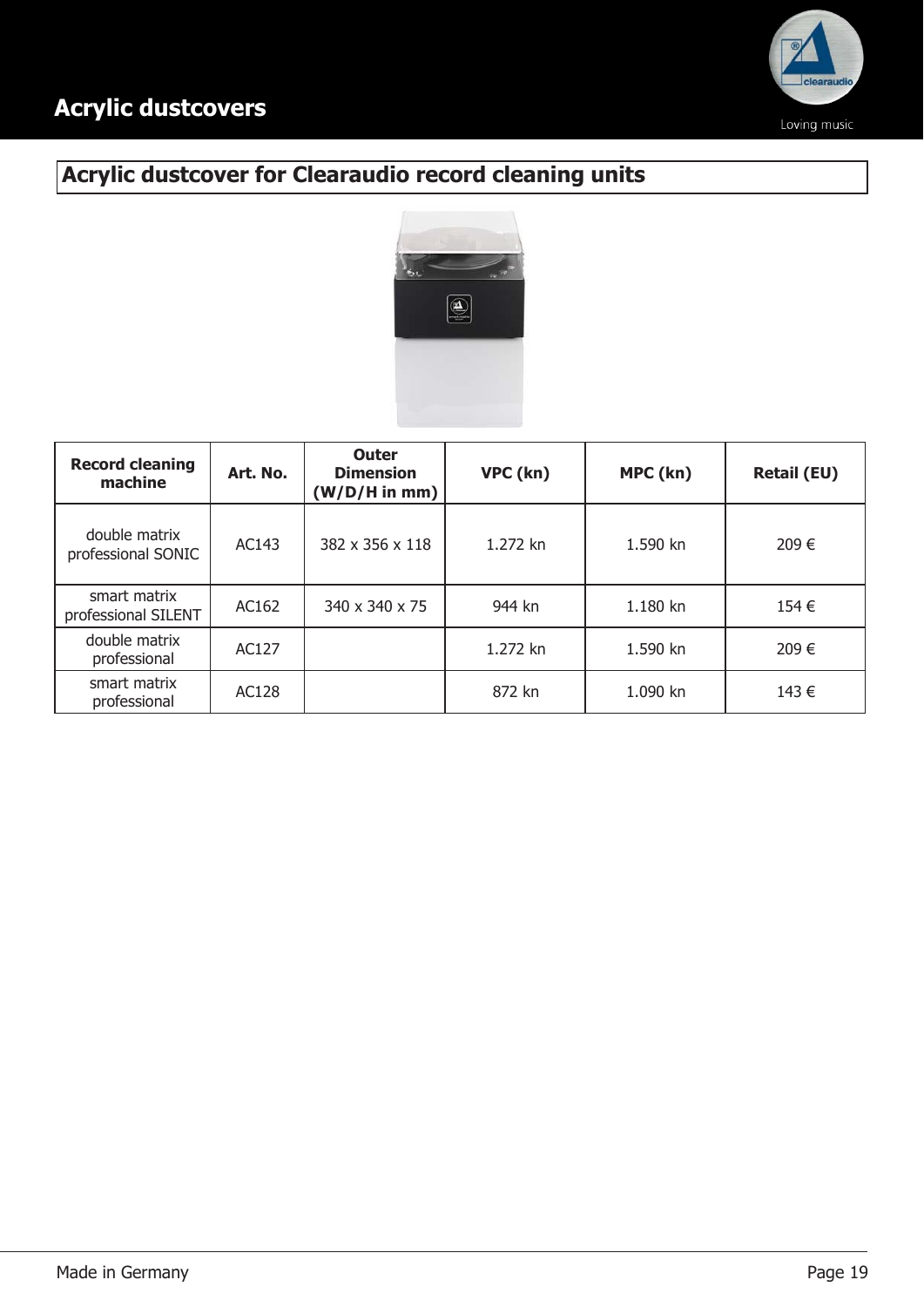# **Ceramic Magnet-Bearing (CMB)**

### **Description:**



# **CMB price include special magnetically shielded metal box!**

**The prices includes the special magnetically shielded shipping box.** 

**Full price: The CMB – bearing bought as an additional product.**

| <b>Turntable</b>                                                                                                                     | Art. No.        | VPC (kn)  | MPC (kn)  | <b>Retail (EU)</b> |
|--------------------------------------------------------------------------------------------------------------------------------------|-----------------|-----------|-----------|--------------------|
| 28 <sub>mm</sub><br>Champion,<br>Solution,<br>Champion Level 1,<br>Champion Limited,<br><b>Emotion SE</b>                            | CMB0001         | 4.256 kn  | 5.320 kn  | 700€               |
| 38mm<br>Ambient,<br>Avantgarde,<br>Performance DC,<br><b>Innovation Basic</b>                                                        | <b>CMB0002</b>  | 4.808 kn  | 6.010 kn  | 790€               |
| 38mm<br>Ovation                                                                                                                      | CMB0002/Ovation | 4.808 kn  | 6.010 kn  | 790€               |
| 68mm<br>Champion Level II,<br>Master Solution,<br>Maximum Solution,<br>Avantgarde Magnum,<br>Reference,<br><b>Innovation Compact</b> | CMB0003         | 7.896 kn  | 9.870 kn  | 1.298€             |
| <b>78mm</b><br>Champion Level II<br>SME,<br>Anniversary                                                                              | <b>CMB0004</b>  | 9.120 kn  | 11.400 kn | 1.500€             |
| <b>78mm</b><br>Master Reference                                                                                                      | <b>CMB0005</b>  | 9.608 kn  | 12.010 kn | 1.580€             |
| 18 <sub>mm</sub><br>Emotion                                                                                                          | <b>CMB0007</b>  | 2.128 kn  | 2.660 kn  | 350€               |
| Marantz <sup>®</sup> TT15                                                                                                            | <b>CMB0008</b>  | 2.680 kn  | 3.350 kn  | 440€               |
| <b>78mm</b><br>Innovation                                                                                                            | <b>CMB0009</b>  | 10.432 kn | 13.040 kn | 1.715€             |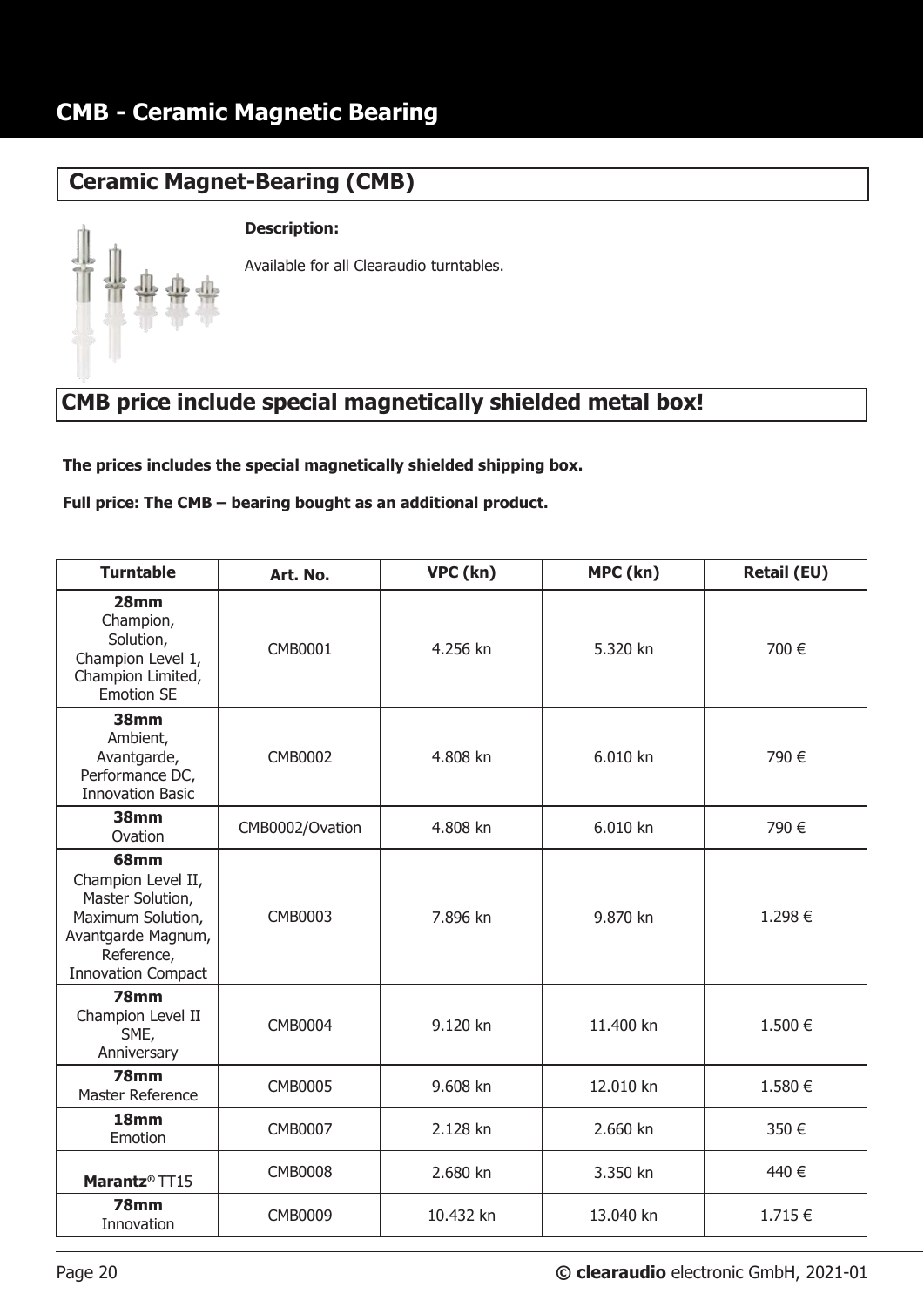

# **RCA-connector**



### **Description:**

RCA connector with mulitpoint contact system absolute non-magnetic, direct gold plated.

| Art. No.            | <b>Version</b> | VPC (kn) | MPC (kn) | <b>Retail (EU)</b> |
|---------------------|----------------|----------|----------|--------------------|
| CO001/R             | Red            | 272 kn   | 340 kn   | 44 €               |
| CO <sub>001/B</sub> | Black          | 272 kn   | 340 kn   | 44 €               |

### **5-pole tonearm connector**



### **Description:**

Absolute non-magnetic, direct gold plated.

| Art. No. | Version   | VPC (kn) | MPC (kn) | <b>Retail (EU)</b> |
|----------|-----------|----------|----------|--------------------|
| CO004    | Per piece | 408 kn   | 510 kn   | 66 €               |

### **BNC-connector**



#### **Description:**

Absolute non-magnetic, direct gold plated, for rimping. Impedance: 75 Ohm.

| Art. No. | <b>Version</b>               | VPC (kn) | MPC (kn) | <b>Retail (EU)</b> |
|----------|------------------------------|----------|----------|--------------------|
| CO005    | Crimp version /<br>per piece | 176 kn   | 220 kn   | 28 €               |

# **RCA-socket**



#### **Description:**

Absolue non-magnetic, direct gold plated, outside-threading.

| Art. No. | <b>Version</b> | VPC (kn) | MPC (kn) | <b>Retail (EU)</b> |
|----------|----------------|----------|----------|--------------------|
| CO007/R  | Red            | 208 kn   | 260 kn   | 33 €               |
| CO007/B  | <b>Black</b>   | 208 kn   | 260 kn   | 33 €               |

# **Cartridge pins**



#### **Description:**

Multipoint spring contact, absolute non-magnetic, direct gold plated.

| Art. No. | <b>Version</b>   | VPC (kn) | MPC (kn) | <b>Retail (EU)</b> |
|----------|------------------|----------|----------|--------------------|
| CO011    | $1$ Set / 4 pcs. | 240 kn   | 300 kn   | 39 €               |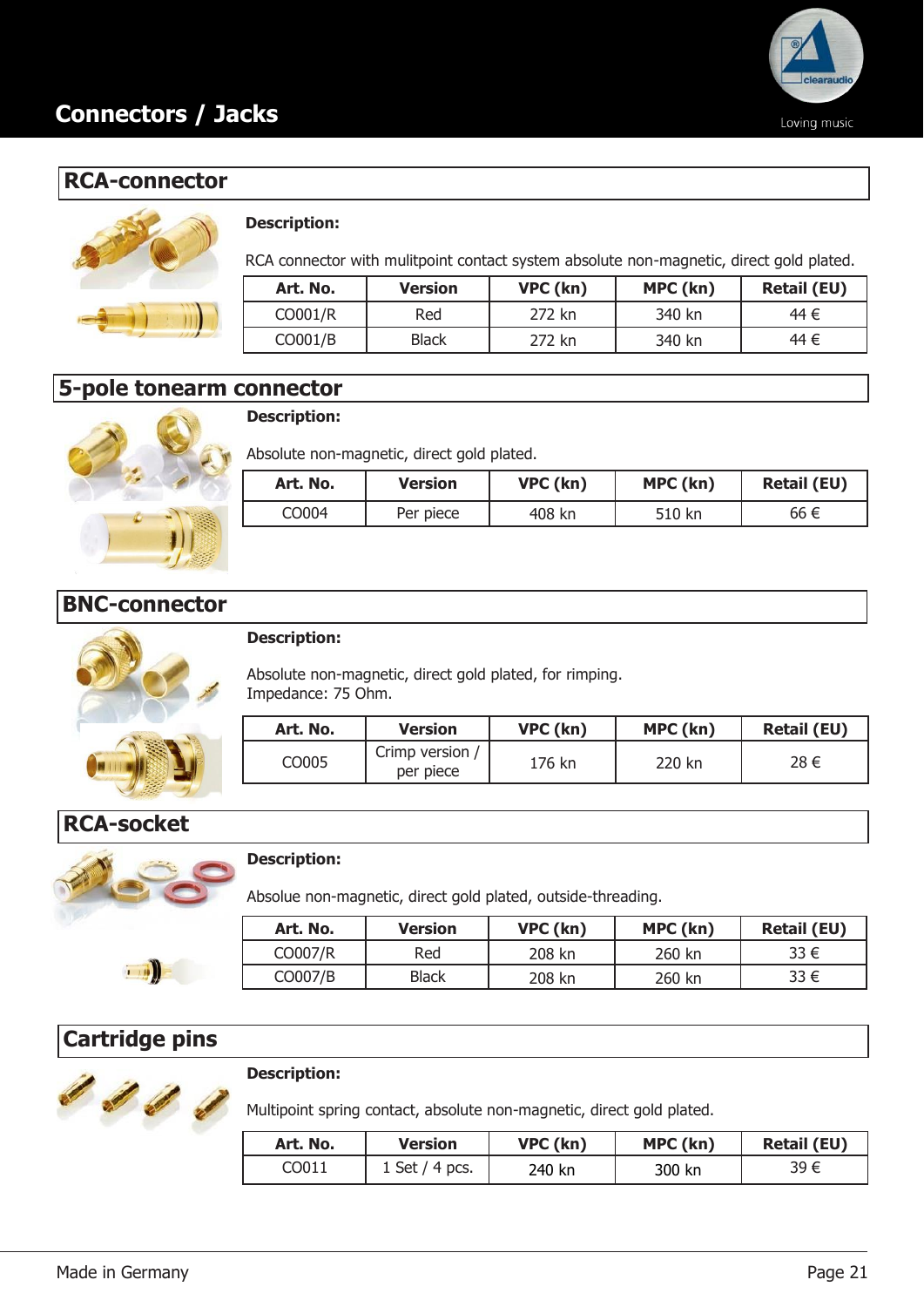# **Direct Silver Wire (non-terminated)**



### **Description:**

Absolute flexibility, allows every movement of the tonearm, completely unbreakable and interference-free.

| Art. No. | Version | VPC (kn) | MPC (kn) | <b>Retail (EU)</b> |
|----------|---------|----------|----------|--------------------|
| CL014    | meter   | 3.224 kn | 4.030 kn | 530 €              |

### **Direct Silver Wire (terminated with RCA connector)**



#### **Description:**

Absolute flexibility, allows every movement of the tonearm, completely unbreakable and interference-free. Terminated with RCA connector.

| Art. No.  | Version | VPC (kn) | MPC (kn)  | <b>Retail (EU)</b> |
|-----------|---------|----------|-----------|--------------------|
| CL014/100 | meter   | 8.032 kn | 10.040 kn | 1.320 €            |

# **Sixstream Plus (non-terminated)**



#### **Description:**

Parallel-symmetrical interconnect cable, phase coherent design, 2-times shielded, non-terminated.

| Art. No. | <b>Version</b> | VPC (kn) | MPC (kn) | <b>Retail (EU)</b> |
|----------|----------------|----------|----------|--------------------|
| CL003    | Per meter      | ⊥.344 kn | 1.680 kn | 220 €              |

# **Sixstream Plus (terminated with RCA connector)**



### **Description:**

Parallel-symmetrical interconnect cable, phase coherent design, 2-times shielded, terminated with RCA connector.

| Art. No.    | <b>Version</b> | VPC (kn) | MPC (kn) | <b>Retail (EU)</b> |
|-------------|----------------|----------|----------|--------------------|
| CL003 / 50  | 2x 50 cm       | 2.680 kn | 3.350 kn | 440 €              |
| CL003 / 75  | 2x 75 cm       | 3.344 kn | 4.180 kn | 550€               |
| CL003 / 100 | 2x 100 cm      | 4.016 kn | 5.020 kn | 660€               |
| CL003 / 125 | 2x 125 cm      | 4.688 kn | 5.860 kn | 770€               |
| CL003 / 150 | 2x 150 cm      | 5.352 kn | 6.690 kn | 880€               |
|             | Per 50 cm      | 1.344 kn | 1.680 kn | 220 €              |

# **Direct Wire Plus (non-terminated)**



### **Description:**

Dual mono construction.

Improved performance by symmetrical structure.

| Art. No. | <b>Version</b> | VPC (kn) | MPC (kn) | <b>Retail (EU)</b> |
|----------|----------------|----------|----------|--------------------|
| CL015    | Per meter      | 672 kr   | 840 kn   | 110 €              |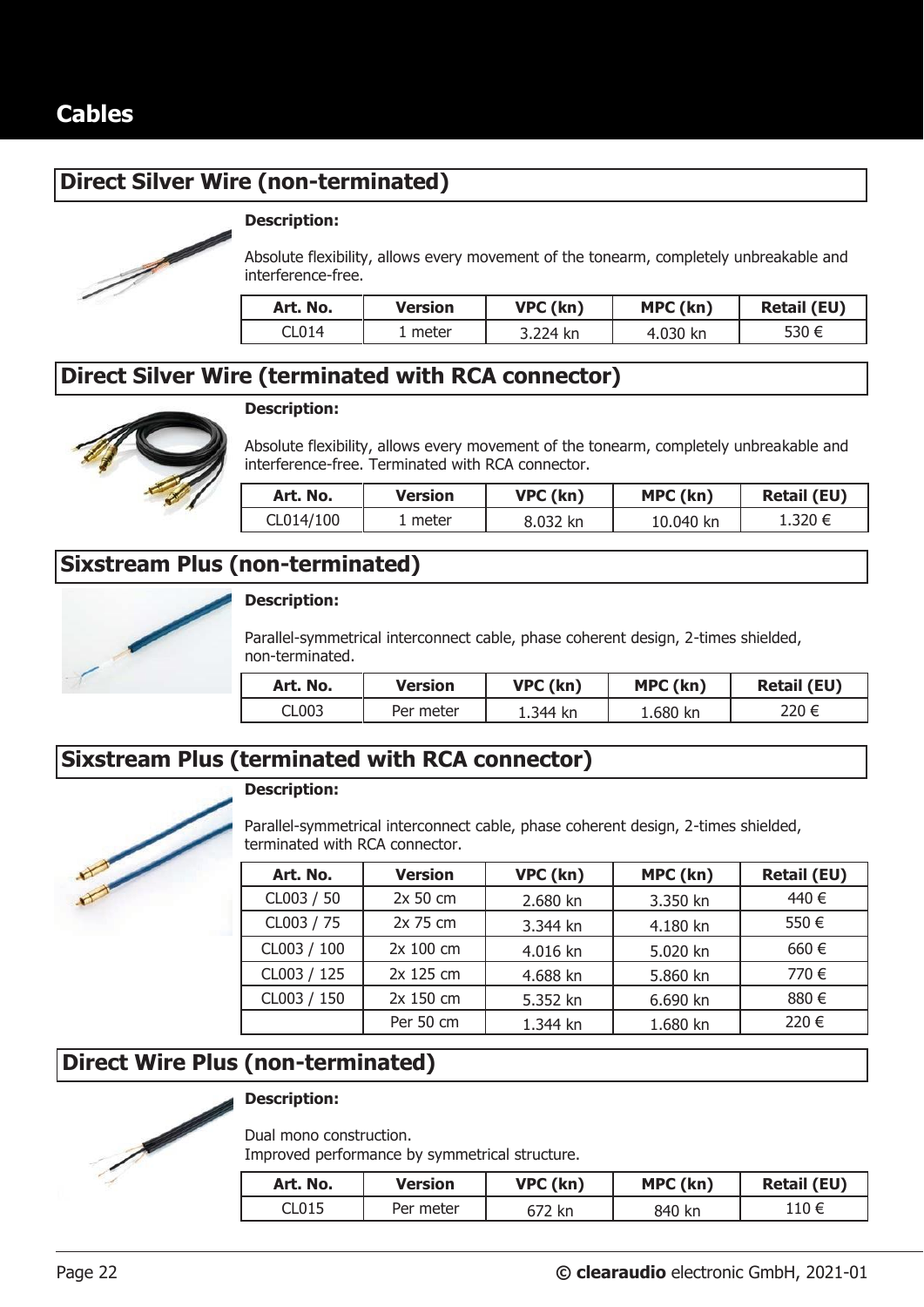



# **Direct Wire Plus (terminated with Clearaudio Smart MPC)**

#### **Description:**



Dual mono construction.

Improved performance by symmetrical structure. Terminated with Smart MPC. **Art. No. Version VPC (kn) MPC (kn) Retail (EU)**

| Art. No.    | version   | VPC (KN) | MPC (KN) | <b>Retail (EU)</b> |
|-------------|-----------|----------|----------|--------------------|
| CL015 / 50  | 2x 50 cm  | 1.008 kn | 1.260 kn | 165€               |
| CL015 / 75  | 2x 75 cm  | 1.344 kn | 1.680 kn | 220 €              |
| CL015 / 100 | 2x 100 cm | 1.672 kn | 2.090 kn | 275 €              |
| CL015 / 125 | 2x 125 cm | 1.952 kn | 2.440 kn | 320 €              |
| CL015 / 150 | 2x 150 cm | 2.128 kn | 2.660 kn | 350€               |
|             | Per 50 cm | 608 kn   | 760 kn   | 99€                |

# **Clearline (non-terminated)**



Triangle-symmetric-shielding design, flexible, high-grade OFC (oxygen-free-copper), non-terminated.

| Art. No. | <b>Version</b> | MPC (kn) | <b>Retail (EU)</b> | VPC (kn) |
|----------|----------------|----------|--------------------|----------|
| CL005    | Per meter      | 552 kn   | 690 kn             | 90 €     |

# **Clearline (terminated with Clearaudio Genius)**



### **Description:**

Triangle-symmetric-shielding design, flexible, highgrade OFC (oxygen-free-copper), terminated with Clearaudio Genius.

| Art. No.    | <b>Version</b> | VPC (kn) | MPC (kn) | <b>Retail (EU)</b> |
|-------------|----------------|----------|----------|--------------------|
| CL005 / 200 | 2x 2m          | 2.736 kn | 3.420 kn | 450 €              |
| CL005 / 250 | $2x$ 2.5 m     | 3.344 kn | 4.180 kn | 550 $\epsilon$     |
| CL005 / 300 | $2x$ 3 m       | 3.896 kn | 4.870 kn | 640 €              |
| CL005 / 400 | 2x 4m          | 5.016 kn | 6.270 kn | 825 €              |

# **Directphono Interconnect RCA-RCA**



#### **Description:**

Absolute symmetrical construction with integrated central ground line and extremely flexible inner conductor. The left and right channel are twisted and shielded separately.

| Art. No. | Version   | VPC (kn) | MPC (kn) | <b>Retail (EU)</b> |
|----------|-----------|----------|----------|--------------------|
| CL013    | Per meter | 1.144 kn | 1.430 kn | 187 €              |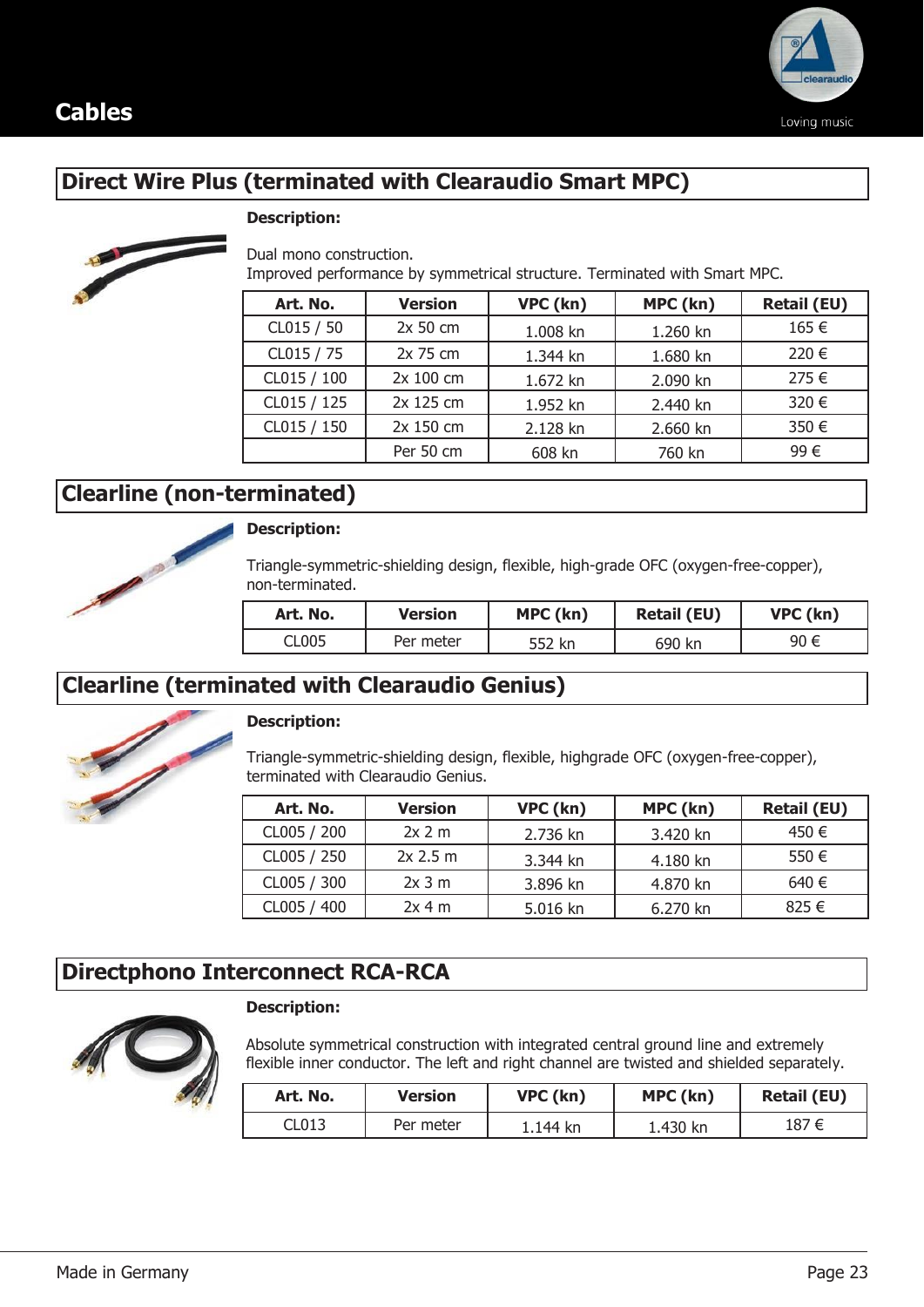### **Smart Wire**



### **Description:**

Interconnect cable, 2-times shileded, designed to transport analog as well as digital signals, terminated with Clearaudio RCA-connector.

| Art. No. | Version   | VPC (kn) | MPC (kn) | <b>Retail (EU)</b> |
|----------|-----------|----------|----------|--------------------|
| CL009    | 2x 100 cm | 472 kn   | 590 kn   |                    |

# **XLR Termination**



### **Description:**

Optional all phono and tonearm cables can be ordered with XLR connectors. This option comes with the following additional costs.

| Art. No. | <b>Version</b> | VPC (kn) | MPC (kn) | <b>Retail (EU)</b> |
|----------|----------------|----------|----------|--------------------|
|          |                | 944 kn   | 1.180 kn | 154 €              |